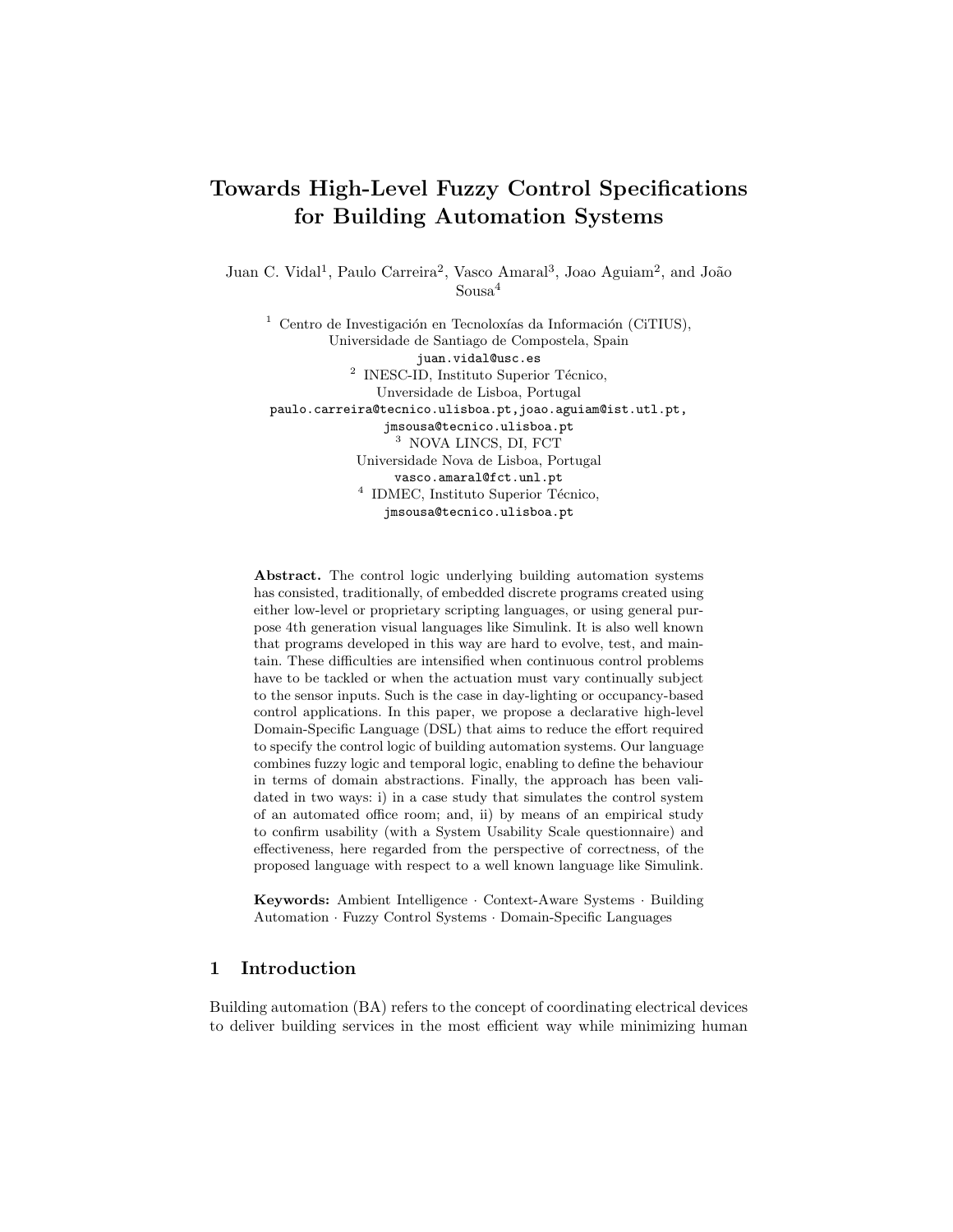intervention. Despite BA systems have been around since the 1980s, the internetof-things (IoT) has propitiated an upsurge of interest in this domain. In addition, since it has been demonstrated that these systems can play a critical role in lowering the energy consumption in buildings, even international organizations and governments have started to endorse their adoption [50,7,10].

In a BA system, devices such as luminaries, window blinds, or HVAC systems, among others, besides being attached to a traditional power network, are also connected to a digital networked bus and exchange messages with each other. Broadly speaking, electrical devices consist of sensors and actuators. On the one hand, sensors send messages to the bus informing about the physical reality or events, such as, the current temperature, a door that just opened, or a button being pushed. On the other hand, actuators are responsible for changing this reality. For instance, messages sent to actuators can turn lights on, open a gate, or close a specific valve. The third type of device, known as controllers, receive messages from the bus and orchestrate the actuator devices. Traditionally, the logic of controllers in most BA systems has been developed using low-level embedded programming languages like assembly, C-language, or PLC programs. Also, other approaches bring the accidental complexity of general purpose languages to the visual level, like the 4th generation language Simulink.

Although there is no single factor driving the cost of BA systems, it is well known that developing, testing, and maintaining the control logic of BA components is time-consuming and error-prone. Moreover, it requires considerable technical expertise. One essential problem is that embedded programming languages are essentially discrete and fail in addressing continuous control problems where actuators must be driven continually according to information coming from the sensors (such as daylight harvesting or occupancy-based control). Taking this into account, most efforts on the field were focused on BA control, mainly targeting performance and efficiency but not concerned about the cognitive gap that hinders how end-users can implement or change the behaviour of their control system with effectiveness and satisfaction. These difficulties related to the peculiarities of the BA system and the cognitive gap have been recognized over the years, e.g. [39,40,44,26].

Many approaches to common control have been proposed in the literature. However, these controllers have some disadvantages. They usually need a model of the building and have difficulties in controlling non-linear parameters [41]. Furthermore, the controller's design is not friendly and directly depends on the paradigm used to create the control model. For instance, model predictive control (MPC) [1,35], artificial neural networks [19,4], or linear and non-linear programming languages [49,34] are just some examples of BA controllers that are hard to interpret by the typical end-user. Indeed, these control schemes are quite different from how humans reason, which is undoubtedly a problem [27].

Fuzzy logic [60] is one of the paradigms that closes the gap between machine and human reasoning, among other reasons because it provides the means to reason with uncertainty, imprecise, or fuzzy knowledge. Moreover, fuzzy control [15] looks like a PI or PID controller (Proportional Integral Derivative) but,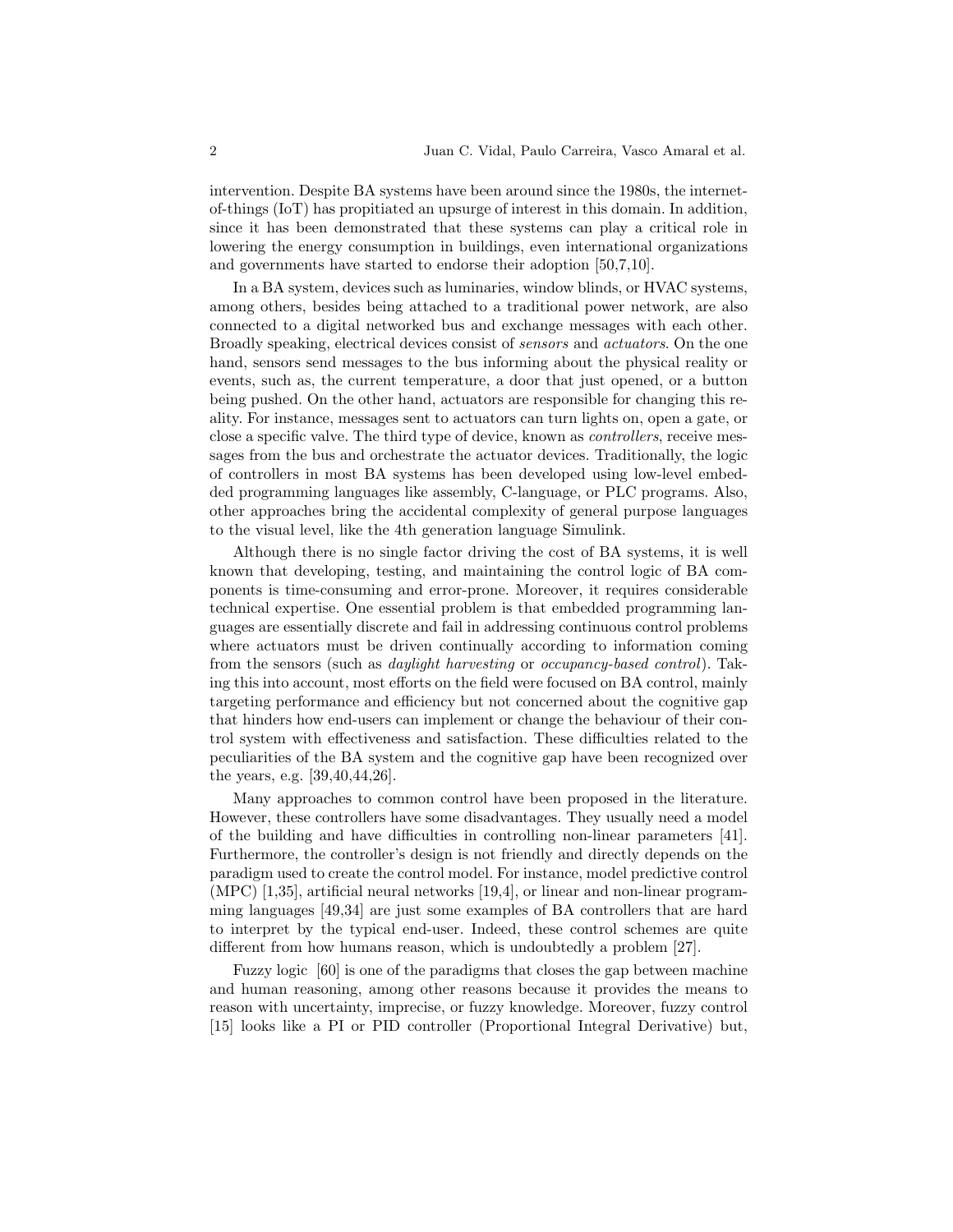in contrast with classical automation methods, it does not require an explicit numerical model of the system to be controlled. In fact, a fuzzy logic controller  $(FLC)$  is implemented by *if-then* rules which are similar to the natural language of humans and bring the concept of computing with words closer to the user [56]. This is certainly one of the reasons why FLCs have been employed successfully in many application domains, including BA, as a means of capturing the knowledge to synthesize hardware controllers that operate in real-time [33,43,37].

BA specialists should be able to specify system behaviour in a friendly way, easy to understand, test, and re-use. To this aim, we propose a domain-specific declarative language, based on fuzzy logic control, for defining the behaviour of BA systems. A declarative language with a formal semantics enables focusing on what the user wants to do instead of how to do it. As aforementioned, fuzzy logic provides the means to define control in a human-like way, simplifying thus the synthesis of control programs. However, a more BA-oriented language should facilitate its use by control designers.

Although there is no consensus about a single definition of context [9,2], a context is an abstract state that characterizes a situation relevant from the interaction viewpoint between the system and the user/environment. Aspects, such as the current situation, location, nearby people, changes in the objects, time, users' identity, and emotional state are usually taken into account. In this paper, we define a Domain-Specific Language (DSL) adapted to the BA control needs, that allows the definition of contexts that can capture user intentions and the environment state from the sensors. Furthermore, it also allows the description of rules to capture complex situations, such as the combination of contexts, which may be very useful for conflict resolution.

Also, the proposed language integrates some operators of temporal logic. As it will become clear later, this is a significant improvement compared to traditional FLCs that usually do not allow reasoning about time. However, this feature is necessary to control complex situations. Specifically, we use Linear Temporal Logic (LTL) so the model time flow is ordered in a linear sequence, i.e., each state can only lead to a single next state.

We also compared our DSL with Simulink, which is a graphical programming environment for modelling, simulating and analyzing multi-domain dynamical systems, widely used for automatic control. Our evaluation compares both languages asking subjects to undertake modelling challenges and concludes that the proposed DSL scores above Simulink in terms of usability and expressiveness.

Finally, it should be noticed that the proposed language is not tied to any domain, although it has been created bearing in mind BA. In fact, its ability to handle uncertain information and to reason with that information, but in different moments in time, is a clear need in many other domains. Moreover, our DSL organizes the definition of a controller from sensors, actuators, contexts, and scenarios, which are common elements in any control domain. A direct domain of application is IoT, where the ability of this DSL to explicitly define rules able to reason about past events could support the design of more complex control systems. Smart cities, industrial Internet, or connected health could benefit from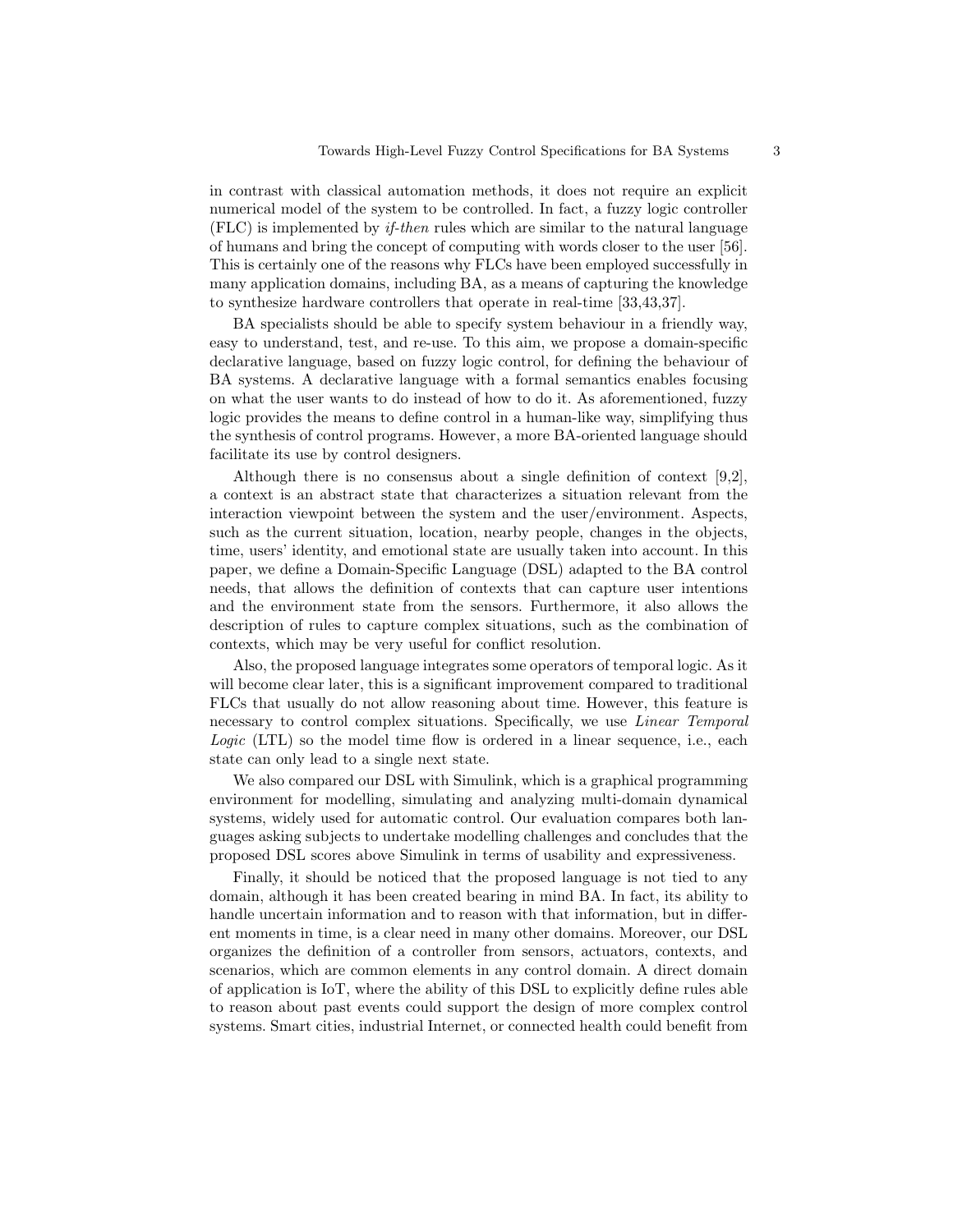this ability and handle better complex behaviours and, thus, go from the traditional reactive control to a more responsive one, able to consider long and short term past outcomes.

The rest of the paper is organized as follows. In Section 2, we present an overview of relevant concepts regarding fuzzy logic and temporal logic. In Section 3 we analyze recent approaches in BA dealing with control design. In Section 4 and Section 5 we describe the proposed framework and language, which is validated in Section 6 with a simple case study. In Section 7, we describe the empirical study held with subjects to evaluate the proposed language. Finally, the conclusions and future work are summarized in Section 8.

# 2 Background

This section introduces the main concepts, syntax and semantics of Fuzzy Logic and Temporal Logic on which the language specification language that we propose is based.

#### 2.1 Fuzzy Logic

Fuzzy logic [60] generalizes propositional logic to enable reasoning over imprecise and uncertain information. In fuzzy logic, propositions have truth values that range in degree between 0 and 1, in contrast with the crisp false and truth of twovalued logic. One motivating example is the definition of the predicate  $hot(x)$ that holds whenever a place  $x$ , in a given universe  $X$  of places, is considered hot. A threshold above which a place is deemed to be hot does not capture the implicit definition of a hot place (i.e., at which temperature should it be considered hot?).

A fuzzy set A over a universe X of objects is defined as the set  $A =$  $\{(x,\mu_A(x))|x \in X\}$ , where  $\mu_A(x): X \to [0,1]$  is a function, known as the membership function, that characterizes the membership of the elements  $x \in X$ , indicating the degree to which a certain object x belongs to a fuzzy set  $A$ . Using fuzzy sets, the notion of a hot place can be defined as a certain fuzzy set A over the universe X of temperatures. The membership function  $\mu(x)$ , depicted in Fig. 1, displays a continuous transition from 0 to a full degree of membership, where, for instance, a temperature of  $26\degree C$  it is not considered a completely hot place, while  $35^{\circ}$ C is considered a hot place.

In fuzzy logic terminology  $[57,58]$ , a universe X is called a *linguistic variable*. Each linguistic variable has associated one or more fuzzy sets that describe certain intervals of the universe. These fuzzy sets are called linguistic values [25]. For instance, the fuzzy set 'hot place' (a linguistic value) is defined over the linguistic variable temperature. Further linguistic values can be defined over the linguistic variable 'temperature', such as 'cold place' or 'mild place', with their corresponding membership functions. The most common shapes of membership function are *triangular*, *trapezoidal*, *gaussian*, *bell* and *sigmoid* functions. This section introduces the main concepts, syntax and semantics of Fuzzy Logic and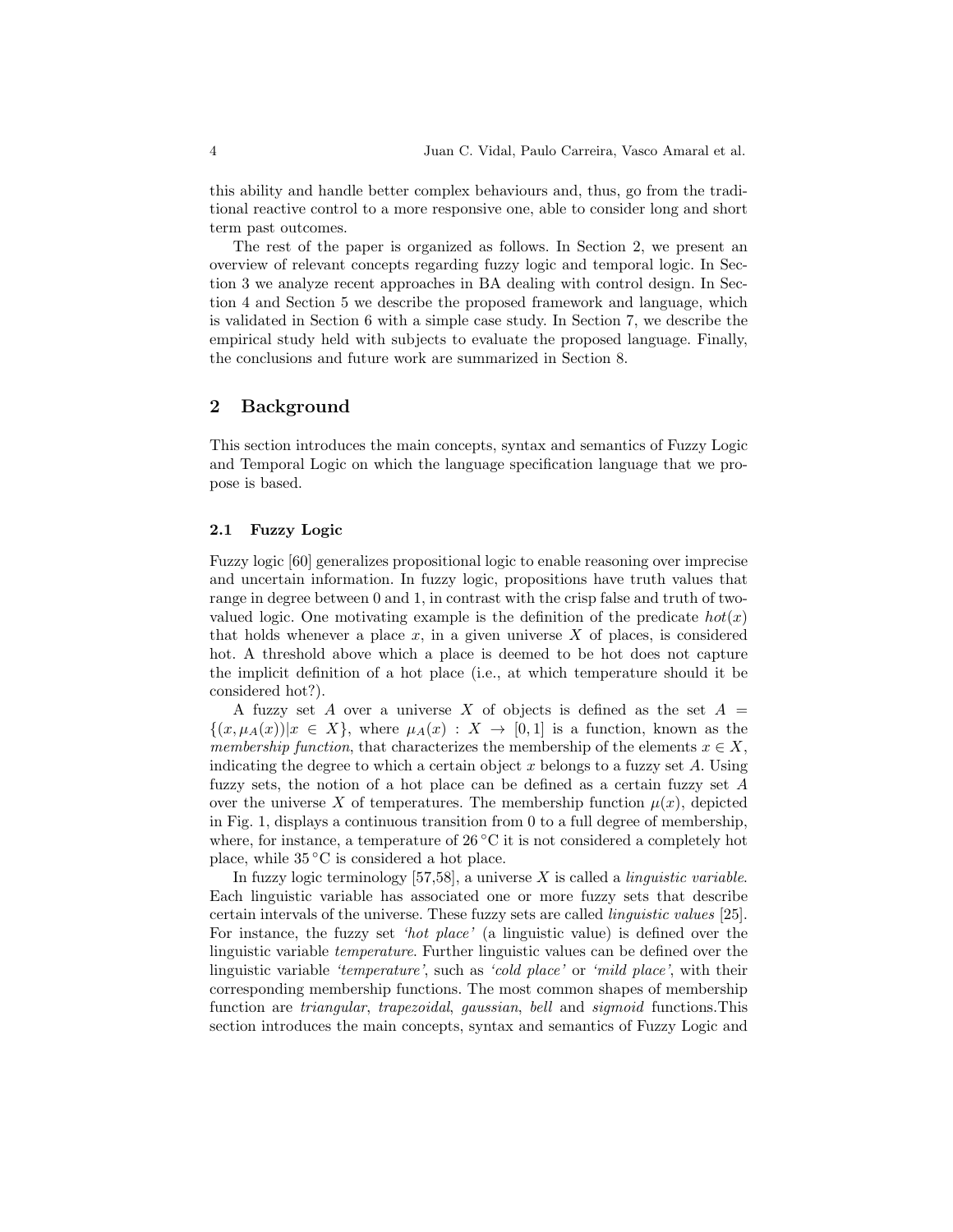

Fig. 1. Example of the trapezoidal membership functions  $Cold(x)$ ,  $Mid(x)$ , and  $Hot(x)$  for the variable temperature

Temporal Logic on which the language specification language that we propose is based.

**Fuzzy Logic Operations** Let  $X$  be a universe and  $A$  and  $B$  be fuzzy sets with corresponding membership functions  $\mu_A(x)$  and  $\mu_B(x)$ . The complement, union, and the intersection of fuzzy sets over  $X$  can be defined as:

$$
\overline{A} \stackrel{\text{def}}{=} \{ (x, 1 - \mu_A(x)) \mid x \in X \}
$$
  
\n
$$
A \cup B \stackrel{\text{def}}{=} \{ (x, max[\mu_A(x), \mu_B(x)]) \mid x \in X \}
$$
  
\n
$$
A \cap B \stackrel{\text{def}}{=} \{ (x, min[\mu_A(x), \mu_B(x)]) \mid x \in X \}
$$

When the operands of a binary operation are in different spaces, e.g.,  $B$  is defined over a distinct universe  $Y$ , the resulting set is defined over the product space  $X \times Y$ . Given a fuzzy set A defined by a membership function  $\mu_A(x)$ over X, the cylindrical extension of A by Y, represented as  $A_{X\times Y}$  transforms A into a fuzzy set over the product space  $X \times Y$  with a membership function  $\mu_A(x, y) = \mu_A(x), \ \forall (x, y) \in X \times Y,$  defined as:

$$
A_{X\times Y} \stackrel{\text{def}}{=} \{(x, y, \mu_A(x)) \mid (x, y) \in X \times Y\}
$$

The dual of the extension operator is the fuzzy projection. The projection of a fuzzy set A defined over  $X \times Y$  is a fuzzy subset of X denoted  $\Pi_X(A)$  defined as:

$$
\Pi_X(A) \stackrel{\text{def}}{=} \big\{ \big(x, \sup_{x \in X} \big(\mu_A(x, y)\big)\big) \mid (x, y) \in X \times Y \big\}.
$$

Mutatis mutandis for  $\Pi_Y(A)$ .

Fuzzy Inference Fuzzy inference rests on fuzzy rules and on the implication operator. Given linguistic values  $A$  and  $B$  defined over linguistic variables  $X$ and Y, a fuzzy implication,  $A \to B$ , takes the from "IF x is A THEN y is B".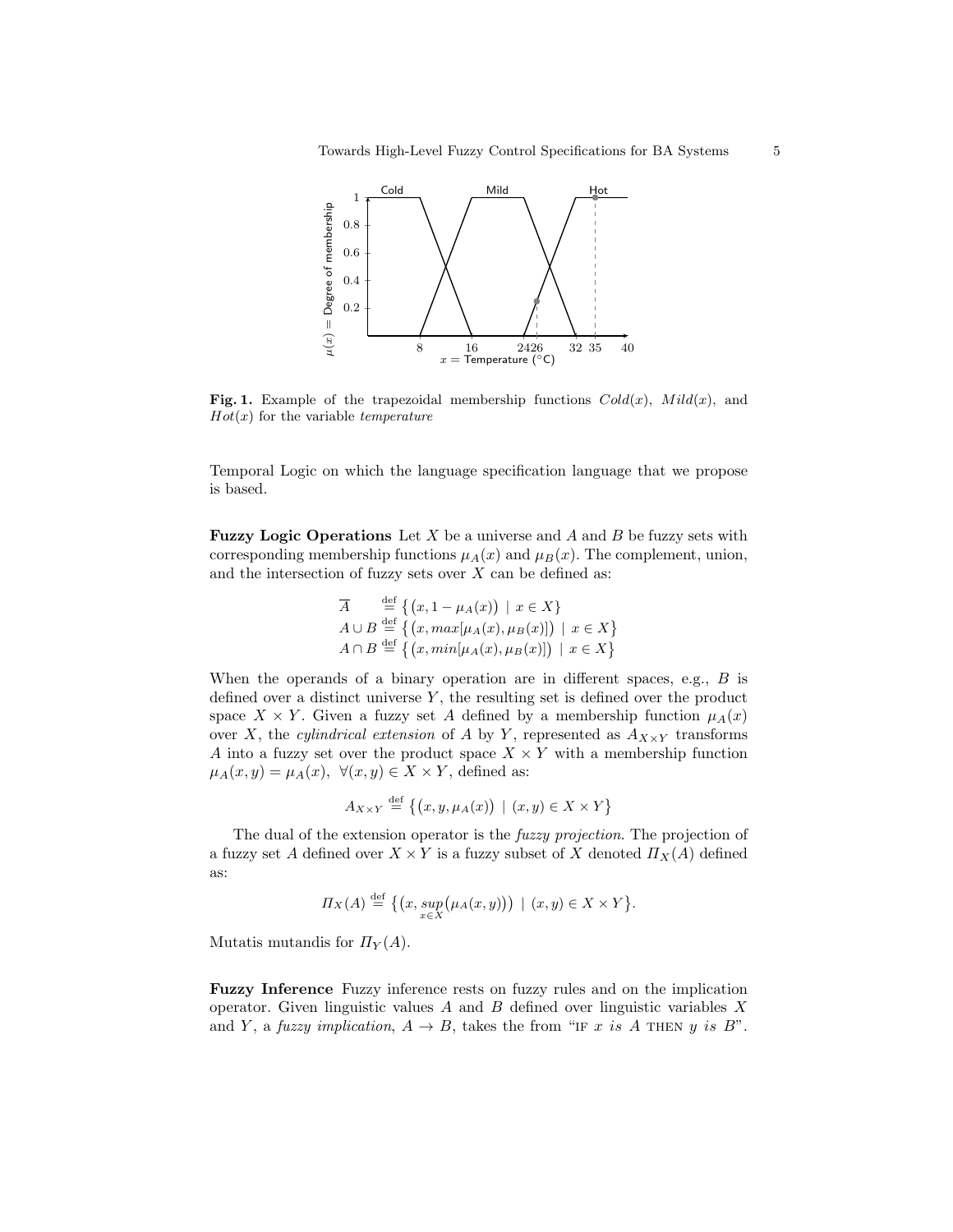A fuzzy implication denotes a fuzzy set defined over the product space  $X \times Y$ with a two-dimensional membership function  $\mu_{A\to B}(x, y) = f(\mu_A(x), \mu_B(y)),$ that combines the membership functions of the sets  $A$  and  $B$ , known as fuzzy *implication function* [25,21]. From the implication  $A \rightarrow B$ , one can infer that proposition  $B$  (the *consequent*) holds whenever  $A$  (the *antecedent*) holds.

Fuzzy modus ponens [59], which generalizes classical modus ponens, is the inference mechanism used in fuzzy control. Let A and A' be fuzzy sets over X, B a fuzzy set over Y, and  $A \to B$  defined over  $X \times Y$  with a membership function  $\mu_{A\rightarrow B}(x, y)$ , the application of the *fuzzy modus ponens*, is a scheme:

Rule: 
$$
A \rightarrow B
$$
  
Fact:  $A'$   
Conclusion:  $B'$ 

where the conclusion  $B'$  is inferred by computing the degree of overlap between  $A'$  and  $A$ , and then projecting this value according to the strength of the causal link<sup>5</sup> from A to B. Formally, it is defined as  $B' = \Pi_Y(A'_{X \times Y} \cap (A \to B))$ or, equivalently,  $\mu_{B'}(y) = \Pi_Y(A'_{X\times Y} \cap (A \to B))(y)$  simplifies to  $\mu_{B'}(y) =$ sup x∈X  $(min[\mu_{A'}(x), \ \mu_{A\rightarrow B}(x, y)]).$ 

Fuzzy Control Fuzzy control systems are characterized by a set of fuzzy rules, where the antecedent is a fuzzy condition and the consequent is a control action. Let  $X_1,...X_n$  and Y be universes. A fuzzy system is a structure  $\Phi = \langle \{X_1, ..., X_n\}, Y, \mathcal{R} \rangle$  where R is a set of rules in the form:

$$
R_i
$$
: IF  $x^1$  is  $A_i^1$  and ... and  $x^n$  is  $A_i^n$  then y is  $C_i$ 

where  $A_i^j$ , for  $1 \leq j \leq n$ , denotes a fuzzy set over the universe  $X_j$  and  $C_i$  a fuzzy set over Y.

The first step in fuzzy control is to take the crisp inputs and determine the degree to which these inputs belong to appropriate fuzzy sets  $A'_1, ..., A'_n$ . Each rule  $R_i$  is then evaluated with the fuzzified inputs, and its value  $w_i$  is propagated through the fuzzy implication function to determine the consequent  $C_i'$  (a variant of  $C_i$ ) computed as  $\mu_{C_i'}(y) = T(\mu_{A_i^1}(x_1), ..., \mu_{A_i^n}(x_n)) \to \mu_{C_i}(y)$ . The values of the consequents are then aggregated into a single fuzzy set  $C$  with membership function  $\mu_{C'}(w) = agg\{\mu_{C'_1}(w_1), ..., \mu_{C'_n}(w_n)\}\.$  Finally, the resulting set is then defuzzified, i.e., converted into a crisp value to be assigned to a control variable. An abundance of aggregation and defuzzification functions have been proposed in literature [25].

#### 2.2 Linear Temporal Logic

Classical propositional logic does not allow reasoning about time. To solve this issue, temporal logic introduces modalities referring to time, inspired by the

<sup>&</sup>lt;sup>5</sup> In a sense, this follows the classical modus ponens where the conclusion is obtained from the expression  $A \wedge (A \rightarrow B)$ .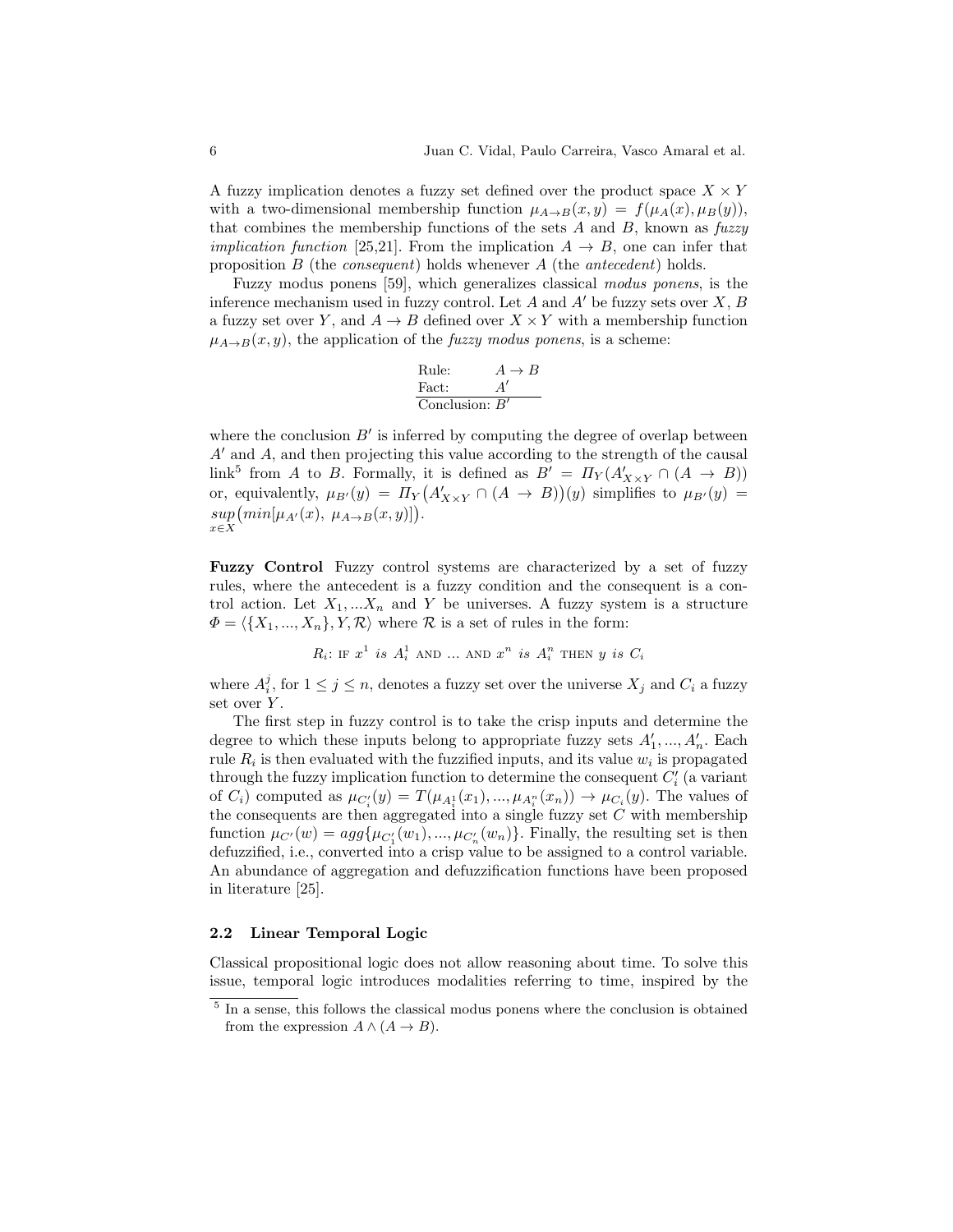traditional modalities of truth. In this paper, we use Linear Temporal Logic (LTL) with the past to represent the time flow since it fits the behaviour of control systems. The common interpretation of LTL formulas is a linear path of states, where each state corresponds to an observation of the system in a certain instant t. A path is represented as  $\pi = s_0, s_1, \ldots, s_n$ , where  $s_t$  is the state observed in the system at the instant  $t, 0 \le t \le n$ .

Let  $\top$  stand for true, p be an atomic proposition,  $\neg$  and  $\wedge$  be the boolean operators for negation and conjunction respectively,  $\oplus$  and  $\mathcal U$  be the temporal operators next and until, a LTL formula  $\varphi$  is defined by the following grammar:

$$
\varphi ::= \top | p | \neg \varphi | \varphi_1 \wedge \varphi_2 | \oplus \varphi | \varphi_1 \mathcal{U} \varphi_2.
$$

Other classic boolean connectors, such as  $\vee$ ,  $\Rightarrow$  and  $\Leftrightarrow$ , and TL operators can be derived from the previous definition [46]. In this paper, we use  $\perp$  (false),  $\diamond \varphi$ (eventually),  $\Box \varphi$  (always) and  $\varphi_1 \mathcal{R} \varphi_2$  ( $\varphi_1$  releases  $\varphi_2$ ) to abbreviate  $\neg \top$ ,  $\neg \mathcal{U} \varphi$ ,  $\neg(\top \mathcal{U} \neg \varphi)$  and  $\neg(\neg \varphi_1 \mathcal{U} \neg \varphi_2)$ , respectively.

Let  $\varphi$  be a LTL formula,  $\pi = s_0, s_1, \ldots, s_n$  a path, and  $s_i$  a state observed in the path  $\pi$  at instant i. We say that  $\varphi$  is valid for the state  $s_i$  of the path  $\pi$ (with  $i < n$ , where n is the length of  $\pi$ ) writing  $s_i \models \varphi$  iff:

$$
s_i \models p \quad \text{iff } p \in s_i
$$
\n
$$
s_i \models \neg \varphi \quad \text{iff } s_i \nvDash \varphi
$$
\n
$$
s_i \models \varphi_1 \land \varphi_2 \quad \text{iff } s_i \models \varphi_1 \land s_i \models \varphi_2
$$
\n
$$
s_i \models \oplus \varphi \quad \text{iff } s_{i+1} \models \varphi, \ i+1 \leq n
$$
\n
$$
s_i \models \varphi_1 \mathcal{U} \varphi_2 \quad \text{iff } \exists_k (k \geq i) \text{ such that } s_k \models \varphi_2 \land s_i \models \varphi_1
$$

where  $s_i \models \oplus \varphi$  means that  $\varphi$  holds in the next state to be observed in the path and  $s_i \models \varphi_1 \mathcal{U} \varphi_2$  means that  $\varphi_1$  holds from now and while  $s_i \models \varphi_2$  holds.

Fuzzy Linear Temporal Logic As previously mentioned, fuzzy logic facilitates the definition of fuzzy statements such as "partially opened" or "completely opened". However, it does not assist in reasoning over time. Thus, we cannot conclude that a door has been opened during a period of time or until a specific time event.

Only few attempts investigated the fuzzy version of temporal modalities  $[17,16,36,47,30,20]$ . In most of the cases, fuzzy temporal logic is used to express uncertainty about the time in which some specific events may occur and the temporal relationships among events and states. In [17] the authors define the occurrence of an event as the possibility of its occurrence in any time interval and use the degree an event overlaps another one to define temporal relations. In [16] the author represents dates as a possibility distribution and use fuzzy comparators to express relations between time instants. In [36] the authors use a directed graph to define an order relation among fuzzified events and states. In [47] and [30] the authors define a fuzzy operator for each classic temporal one (e.g. always, until, etc.). This operator keeps the same semantics as its crisp counterpart. Finally, in [20] the authors extend this approach but associate a truth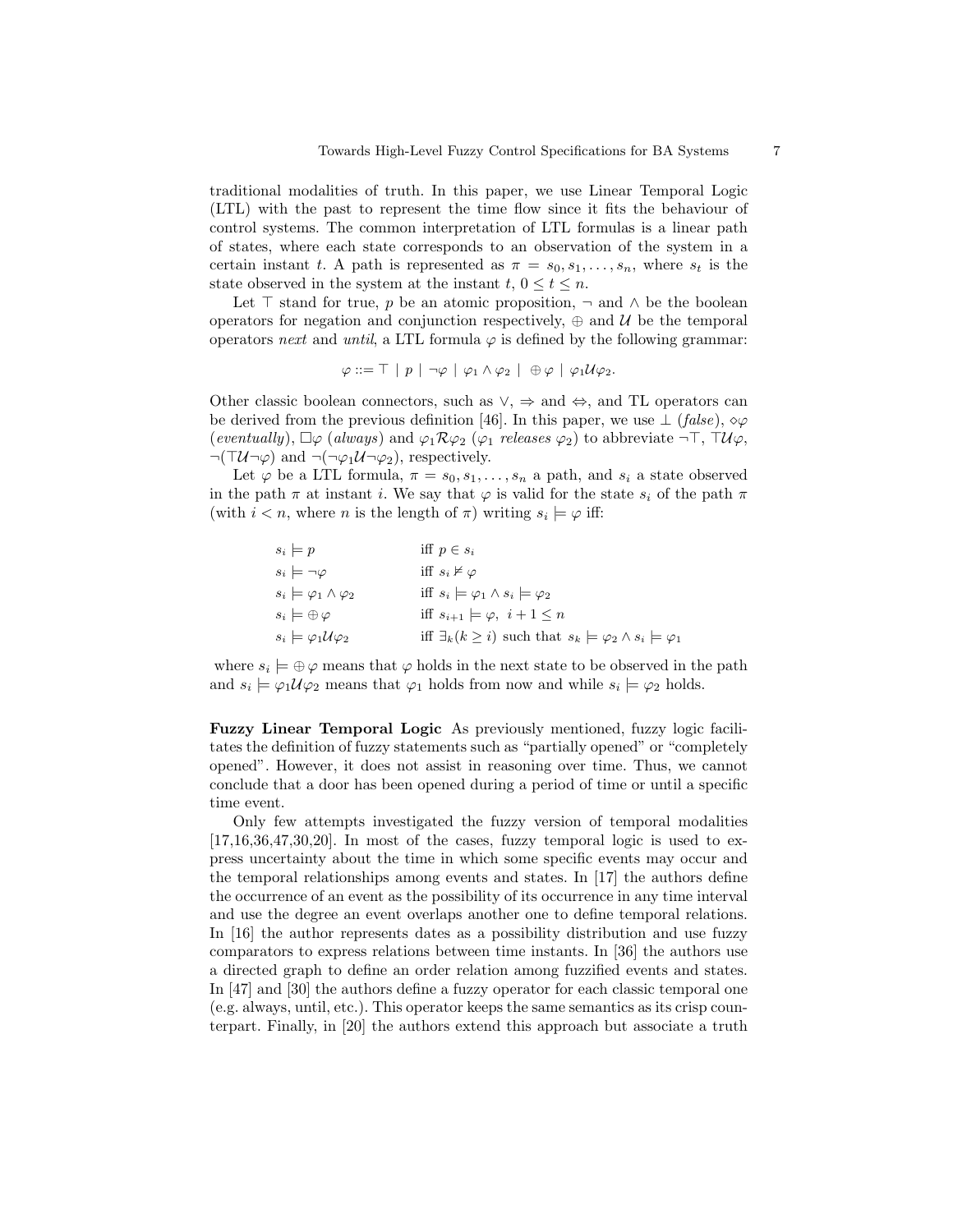degree to temporal expressions. In this paper, we follow a similar approach to [47,30,20] but with a different fuzzy interpretation of temporal operators. The new temporal semantics was defined to better fit control systems needs, reducing the events and states needed to compute temporal expressions.

Let  $\varphi$  be a Fuzzy Linear Temporal Logic (FLTL) formula,  $\pi = s_0, s_1, \ldots, s_n$  a path, and  $s_i$  a state observed in the path  $\pi$  at instant i. The fuzzy interpretation [[.]]<sub>s<sub>i</sub></sub> in the state  $s_i$  of LTL operators is a mapping to [0, 1] defined as follows:

| $\llbracket \chi(\varphi) \rrbracket_{s_i}$                   | $\stackrel{\text{def}}{=} \chi(\llbracket C \rrbracket_t)$                                                                                                                            |
|---------------------------------------------------------------|---------------------------------------------------------------------------------------------------------------------------------------------------------------------------------------|
| $\llbracket \neg \varphi \rrbracket_{s_i}$                    | $\stackrel{\text{def}}{=} 1 - \llbracket \varphi \rrbracket_{s_i}$                                                                                                                    |
| $\llbracket \varphi_1 \wedge \varphi_2 \rrbracket_{s_i}$      | $\overset{\mathrm{def}}{=}~\min(\llbracket \varphi_1 \rrbracket_{s_i}, \llbracket \varphi_2 \rrbracket_{s_i})$                                                                        |
| $\llbracket \varphi_1 \vee \varphi_2 \rrbracket_{s_i}$        | $\overset{\mathrm{def}}{=} \ max([\![\varphi_1]\!]_{s_i}, [\![\varphi_2]\!]_{s_i})$                                                                                                   |
| $[\![ \oplus \varphi ]\!]_{s_i}$                              | $\stackrel{\text{def}}{=} \llbracket \varphi \rrbracket_{s_{i+1}}$                                                                                                                    |
| $\llbracket \varphi_1 \mathcal{U} \varphi_2 \rrbracket_{s_i}$ | $\overset{\text{def}}{=} \ \ max(\llbracket \varphi_2 \rrbracket_{s_i}, min(\llbracket \varphi_1 \rrbracket_{s_i}, \llbracket \varphi_1 \mathcal{U} \varphi_2 \rrbracket_{s_{i+1}}))$ |

where  $\varphi$ ,  $\varphi_1$ , and  $\varphi_2$  are valid formulas for the state  $s_i$  of the path  $\pi$  (with  $i < n$ , where *n* is the length of  $\pi$ ), and  $\chi$  is a fuzzy qualifier.

# 3 Related Work

FLCs have been widely used in BA, as detailed in recent reviews [48,43]. Although there is abundant literature on this subject, it is challenging to directly translate an FLC to a different domain or environment since it directly depends on expert knowledge. In fact, the design of an FLC requires more decisions than usual, e.g., regarding the rule base, inference engine, defuzzification, and data pre- and post-processing. Therefore, the simplification of this process and its adaptation to the design of context-aware controllers will improve its usability. A simple step is to use these contexts as building blocks of the control language, instead of diving in a set of parameters.

The representation of the contexts, i.e., the cases to control, is one of the contributions of this paper. A context is basically a model of humans' perceptions of the environment and is usually defined by information that is mostly subjective and inconsistent. To take advantage of this concept, in [31] authors present a study focused on the use of contexts both for the control as for the user interface (UI) in hand-held devices. Specifically, this approach uses a set of predefined contexts to design the FLC and studies how to represent these contexts in the UI. The experimental results showed that this strategy facilitates the development of the application control and, furthermore, users also considered the UI adaptation positive based on the control system. However, FLCs usually do not explicitly represent the context of context-aware systems. This is the case in [14] where thermal and visual comfort is managed by an FLC, or in [13] where authors describe the design of a living space comfort regulator using fuzzy logic. In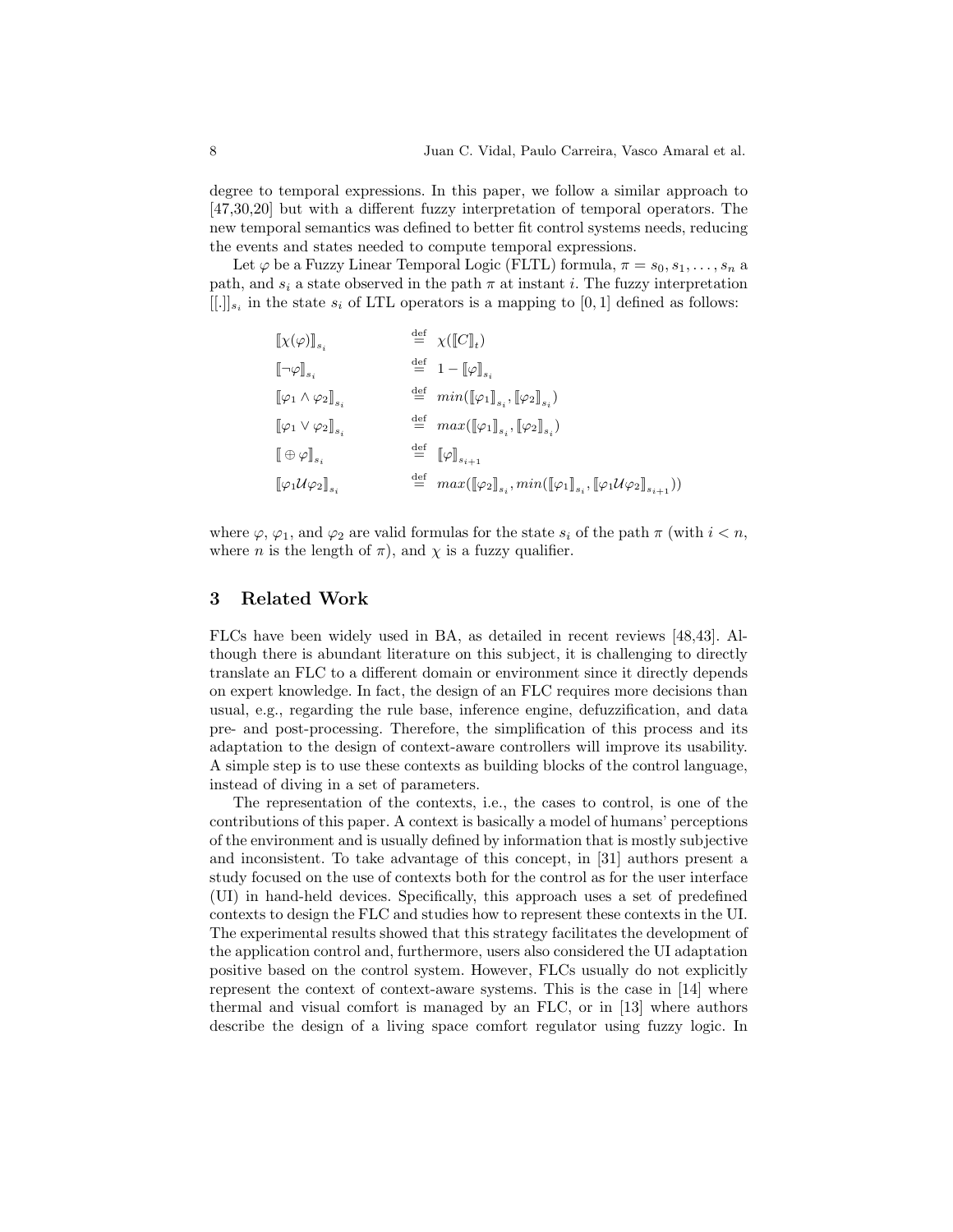these papers, authors create a rule for each possible input linguistic variable combination and to all possible actuator conditions, eliminating all rules that can never apply. In general, most of the FLCs follow a similar approach [6,24] and represent the contexts implicitly as a series of fuzzy conditions on the input parameters of the system. However, the more rules and parameters, the more difficult to identify contexts.

This drawback is even more obvious when adaptive or learning strategies are applied to FLCs. In these systems, the objective is to automatically learn the fuzzy rules and/or membership functions from the data collected in a period of time. For instance, in [11], a life-long learning approach for intelligent agents that are embedded in intelligent environments is presented. In [28], a genetic algorithm is applied to shift the membership functions of the FLC properly in order to satisfy the occupants' preferences while minimizing energy consumption. In [38], authors developed a context-aware music recommendation tool that uses a Bayesian network to infer the contexts of the system. In [55], authors use particle swarm optimization (PSO) to optimize the system, where FLCs are applied to calculate the required power of the corresponding sub-systems. In [51], authors also use PSO to derive the optimal ventilation rate, where fuzzy logic is used to represent the relationship between the ventilation rate and the corresponding power consumption. The former papers, besides not providing a language to facilitate the definition of a context, have an additional drawback since there is no guarantee that the derived rule antecedents represent a context.

The complexity of the environment also has an important effect on the controller design. Some authors use multi-agent systems or hierarchical structures to organize the controller. The objective of these approaches is to simplify the specification of complex controllers with a bottom-up strategy, where controllers in the lower layers usually handle actuators while the upper-layer adapts the overall system behaviour. In [23], authors provide a self-adapting building control system with two different levels of control. In [24], authors propose a hierarchical fuzzy genetic multi-embedded-agent architecture comprising a low-level behaviour based reactive layer whose outputs are coordinated in a fuzzy way according to deliberative plans. In [52], a hierarchical architecture controls multiple local FLC agents for achieving the maximum user comfort in two different operation modes. However, the complex control structures presented in these papers have the inconvenience that conflicting objectives between different layers are difficult to solve if contexts are not clearly identified.

It should be noticed that, from the designer perspective, these hierarchical structures can be seen as a way to compose sub-contexts. Therefore, a language with the ability to compose contexts will also simplify the specification of these controllers, independently of the FLC architecture.

# 4 Framework Architecture

Schmidt and Van Laerhoven proposed a strategy to reduce the amount of data provided by sensors separating logical from physical processing in context-aware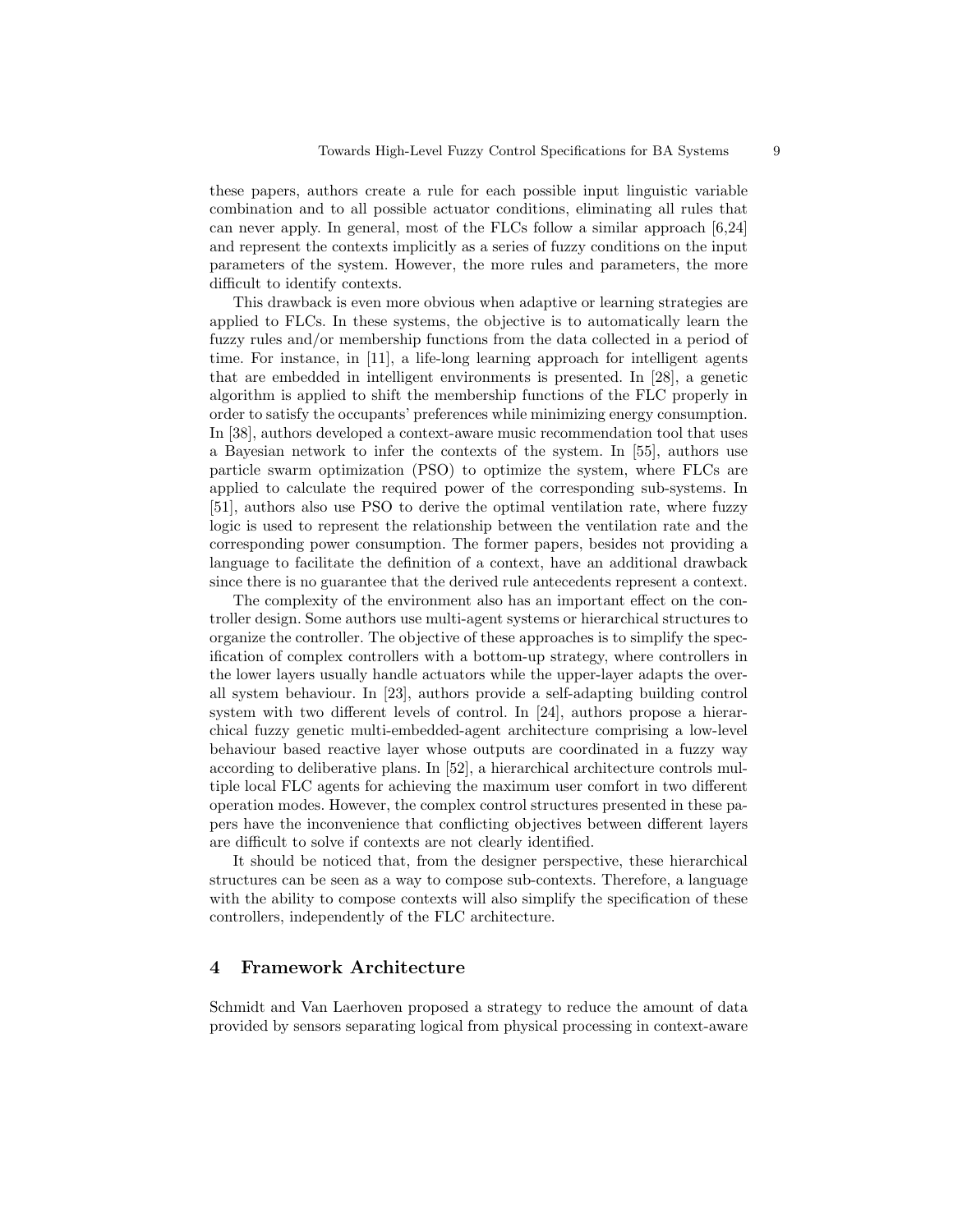

Fig. 2. Conceptual framework stack organized into layers of successive refinement. Aspects closer to the universe of discourse appear at the top, while aspects closer to the solution appear at the bottom layers.

systems [42]. This idea was later adapted by Dey et al. to propose a conceptual framework aiming at decoupling the application logic from context acquisition and derivation [8]. In this paper, we propose a framework that follows these guidelines and separates the application logic from context acquisition and inference (execution layer), enabling applications to interact with the other modules of the system through an interface.

The proposed framework stack is depicted in Fig. 2. The stack is composed of four layers, each one at a different level of abstraction, and where each layer uses the capabilities of the layers below. The top layer, namely, the ontological layer, is used to describe the context-aware system from the perspective of the environmental conditions, the efficiency objectives, and the user wishes. The linguistic layer formalizes these elements by means of the declarative language described in Section 5 and is used to define each one of the contexts and scenarios supported by the context-aware system. It is the main contribution of this paper since it provides an additional layer of abstraction to simplify the definition of context-aware fuzzy controllers. The next layer supports the execution semantics of the declarative language. In this case, each scenario is mapped to a fuzzy rule, while contexts are associated with the corresponding combination of variables and membership functions. Finally, the last layer provides support for physical devices.

It should be remarked that the proposed language can be viewed as a specialization of fuzzy logic to BA. Therefore, the architecture of the execution layer, depicted in Fig. 3, is based on the typical architecture of FLCs. This model is conceptually straightforward and consists of an input stage, a processing stage, and an output stage. The input stage, the fuzzifier, maps sensor, or other inputs (such as switches, thermometer, and so on), to the appropriate membership functions and truth values. In the processing stage, the inference engine invokes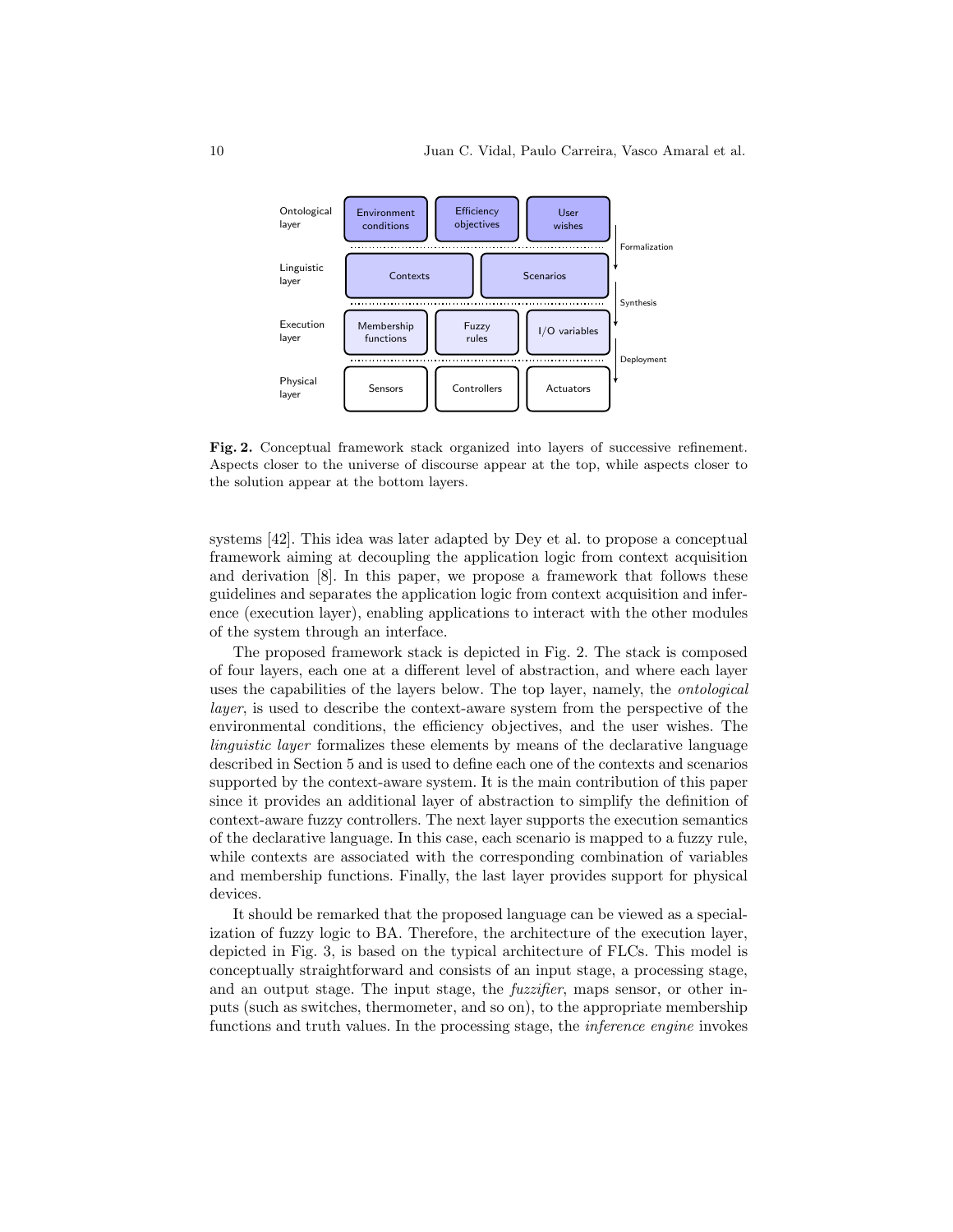

Fig. 3. Block diagram depicting the interaction of the fuzzy logic controller (left) with the environment (right).

each appropriate rule and generates the corresponding results. Then it combines the results of the rules. Finally, the output stage, the defuzzifier, converts the combined result back into a specific control output value.

# 5 Context Description Language

Ideally, BA systems should gather as much information from sensors as possible to be transparent to the user, foreseeing user needs and avoiding prompting the user for any input. In practice, however, obtaining relevant knowledge from sensors has known limitations. Hence, the context must be inferred from a multiplicity of sensors, in a process know as data fusion [32], which integrates multiple data and knowledge into a consistent, accurate, and useful representation.

In this section, we propose a language for the description of contexts based on fuzzy logic and temporal logic. Specifically, a context is defined by combining information from multiple inputs (sensors or other contexts) and represented by a value between 0 and 1. Since sensors and actuators are very heterogeneous, our model assumes the existence of sensor and actuator drivers that abstract the specificities of the different types of sensors and actuators. The contexts defined by this language will be used in the antecedents of the fuzzy rules and thus determine the behaviour of the control system.

# 5.1 Syntax

Let  $c \in [0,1]$  be a constant,  $f : S \to [0,1]$  a function where  $s \in S$  is a sensor,  $r_t(s)$  the reading of s at instant t, and let  $\chi : [0,1] \to [0,1]$  be a continuous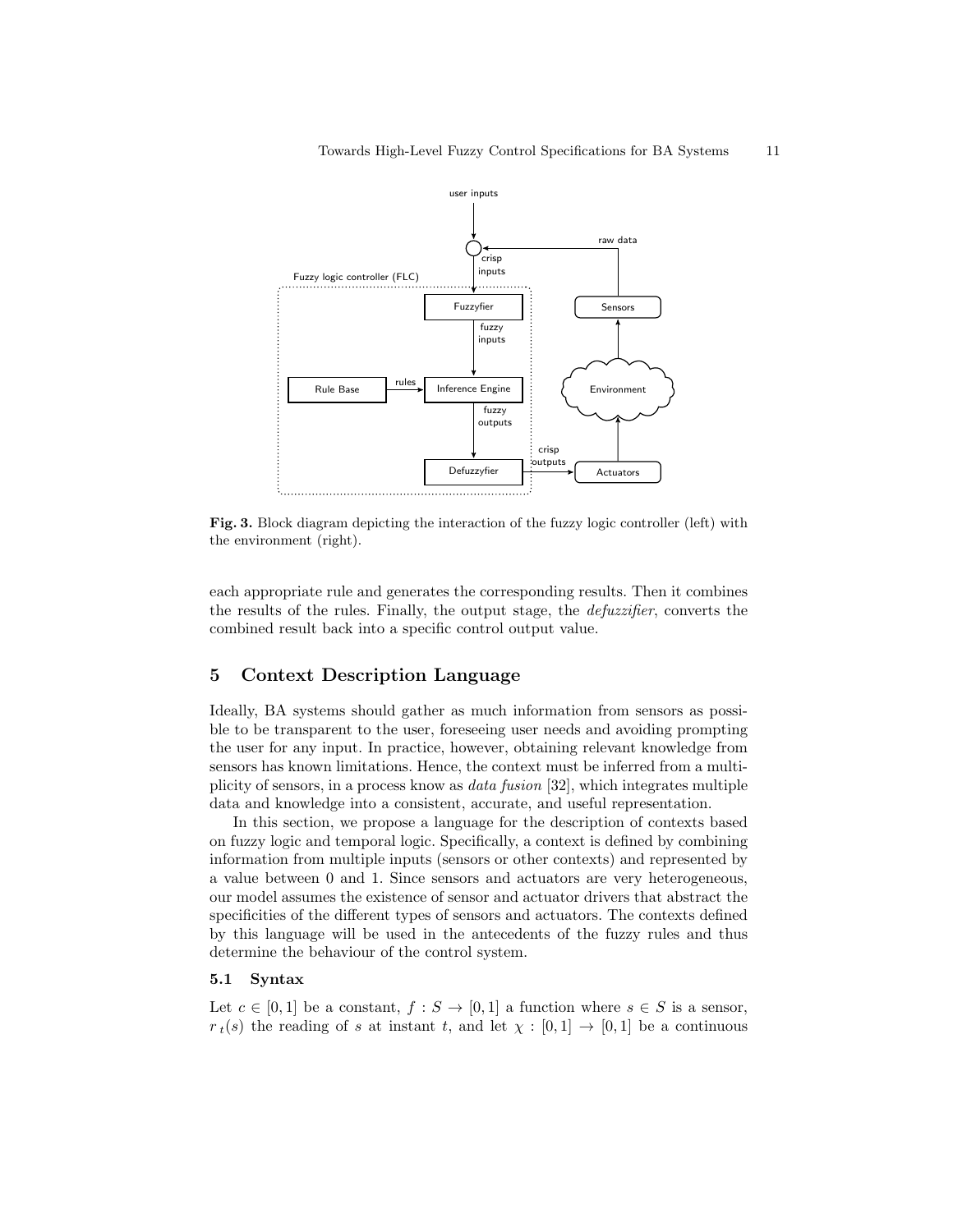function. A *context* C is defined recursively by the following grammar, where  $C_1$ and  $C_2$  are also contexts and  $b \in [0, 1]$  a bias factor:

| $\mathbf{C} ::= c$    | constant                |
|-----------------------|-------------------------|
| $f(r_t(s))$           | function                |
| $\chi(C)$             | qualifier               |
| $\neg C$              | complement              |
| $C_1 \wedge C_2$      | and                     |
| $C_1 \vee C_2$        | or                      |
| $C_1 \wedge_b C_2$    | combination             |
| $\uparrow C$          | <i>raise</i> transition |
| $\downarrow C$        | fall transition         |
| $\mathcal{C}$         | previous context        |
| $C_1\widetilde{U}C_2$ | i                       |

The application of  $f(r_t(s))$  represents the context resulting from the fuzzification of reading  $r_t$  of sensor s fuzzified through f, and  $\chi(C)$  denotes the context obtained from the application of a fuzzy qualifier to a context. In the present work, we also use the notation "C IS  $\chi$ " as syntactic sugar of  $\chi(C)$ . The negation operator represents the complement of a context. The logic operators '∧' and '∨' translate to fuzzy equivalents. The logic operator  $C_1 \wedge_b C_2$  combines two contexts with a given bias factor b between 0 and 1. The raise operator  $\uparrow C$ , is a fuzzy-temporal operator that detects if the value of the parameter context C has increased. Conversely, the fall operator  $\downarrow$  C' checks that the context has fallen. In the proposed grammar, the *next* temporal operator is replaced by the  $\widetilde{\Theta}$  which defines a context that holds in the previous time (controllers cannot access to the future value of a context). Finally, the fuzzy until  $C_1UC_2$  defines a context that holds (in a fuzzy way) since the value of the first context  $C_1$ argument holds until the value of the second one  $C_2$  holds.

#### 5.2 Semantics

Let  $C$ ,  $C_1$ , and  $C_2$  be contexts. The interpretation of a context formula in an instant t is a mapping  $[\![ . ]\!]_t : C \to [0,1]$  defined as follows: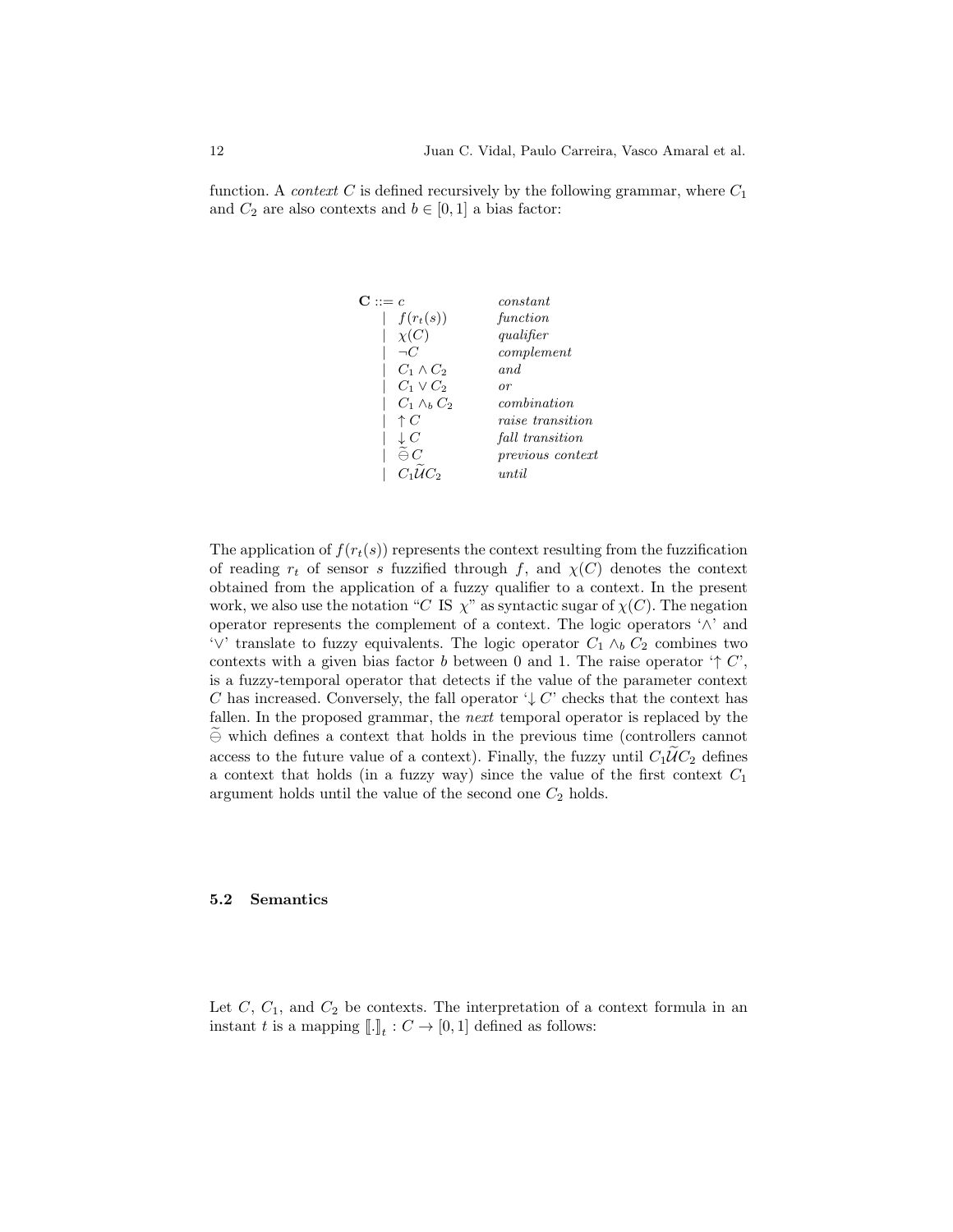$\overline{0}$ 

$$
\begin{array}{llll}\n\llbracket c \rrbracket_t & \stackrel{\text{def}}{=} & c \\
\llbracket f(r_t(s) \rrbracket_t & \stackrel{\text{def}}{=} & f(r_t(s)) \\
\llbracket \chi(C) \rrbracket_t & \stackrel{\text{def}}{=} & \chi(\llbracket C \rrbracket_t) \\
\llbracket \neg C \rrbracket_t & \stackrel{\text{def}}{=} & 1 - \llbracket C \rrbracket_t \\
\llbracket C_1 \wedge C_2 \rrbracket_t & \stackrel{\text{def}}{=} & \min(\llbracket C_1 \rrbracket_t, \llbracket C_2 \rrbracket_t) \\
\llbracket C_1 \vee C_2 \rrbracket_t & \stackrel{\text{def}}{=} & \max(\llbracket C_1 \rrbracket_t, \llbracket C_2 \rrbracket_t) \\
\llbracket \uparrow C \rrbracket_t & \stackrel{\text{def}}{=} & \begin{cases}\n\llbracket C \rrbracket_t - \llbracket C \rrbracket_{t-1} & \text{if } \llbracket C \rrbracket_{t-1} > 0 \\
0 & \text{otherwise}\n\end{cases} \\
\llbracket \downarrow C \rrbracket_t & \stackrel{\text{def}}{=} & \begin{cases}\n\llbracket C \rrbracket_{t-1} - \llbracket C \rrbracket_t, \llbracket C_1 \rrbracket_{t-1} - \llbracket C \rrbracket_t > 0 \\
0 & \text{otherwise}\n\end{cases} \\
\llbracket \widetilde{\ominus} C \rrbracket_t & \stackrel{\text{def}}{=} & \begin{cases}\n\llbracket C \rrbracket_{t-1} \\
\text{min}(\max(\llbracket C_1 \rrbracket_t, \llbracket C_1 \widetilde{U} C_2 \rrbracket_{t-1}), 1 - \llbracket C_2 \rrbracket_t) \end{cases} \text{if } t > 0 \\
\min(\llbracket C_1 \rrbracket_t, 1 - \llbracket C_2 \rrbracket_t) & \text{if } t = 0\n\end{array}
$$

It must be noticed that this language integrates the notion of time in the same way as in linear temporal logic. Some of the operators reason over the sequence past values of sensors and contexts to calculate its value. Therefore, given a path  $\pi$  of sensor readings (or past contexts), the value of a context C at instant t can be obtained recursively from C.

#### 5.3 Fuzzy Inference Process

Each scenario is composed by a set of aggregated fuzzy rules that define the system's behaviour. As aforementioned, fuzzy rules have the following structure:

```
if antecedent then consequent.
```
where the *antecedent* part is a context. The *consequent* part is given by the following grammar:

$$
consequent ::= \chi (actuator)
$$

where  $\chi$  is a qualifier in the universe of discourse of the actuator. Again, the syntactic sugar "actuator IS  $\chi$ " stand for  $\chi$ (actuator).

The result (strength) of a rule is determined by the truth value of consequent part. Specifically, inputs are mapped to the membership function of the premise, returning a corresponding truth value. If this antecedent part is complex, the overall value of the sub-antecedents and operators is calculated. In our approach,  $\land$ ,  $\lor$ , and  $\neg$  are defined as Zadeh operators [60], that is, and represents the intersection or minimum between the two sets  $(\mu_{A \cap B} = min[\mu_A(x), \mu_B(x)]),$ or the union or maximum between the two sets  $(\mu_{A\cup B} = max[\mu_A(x), \mu_B(x)]),$ while not represents the opposite set  $(\overline{\mu_A} = [1 - \mu_A(x)]$ . Finally, each rule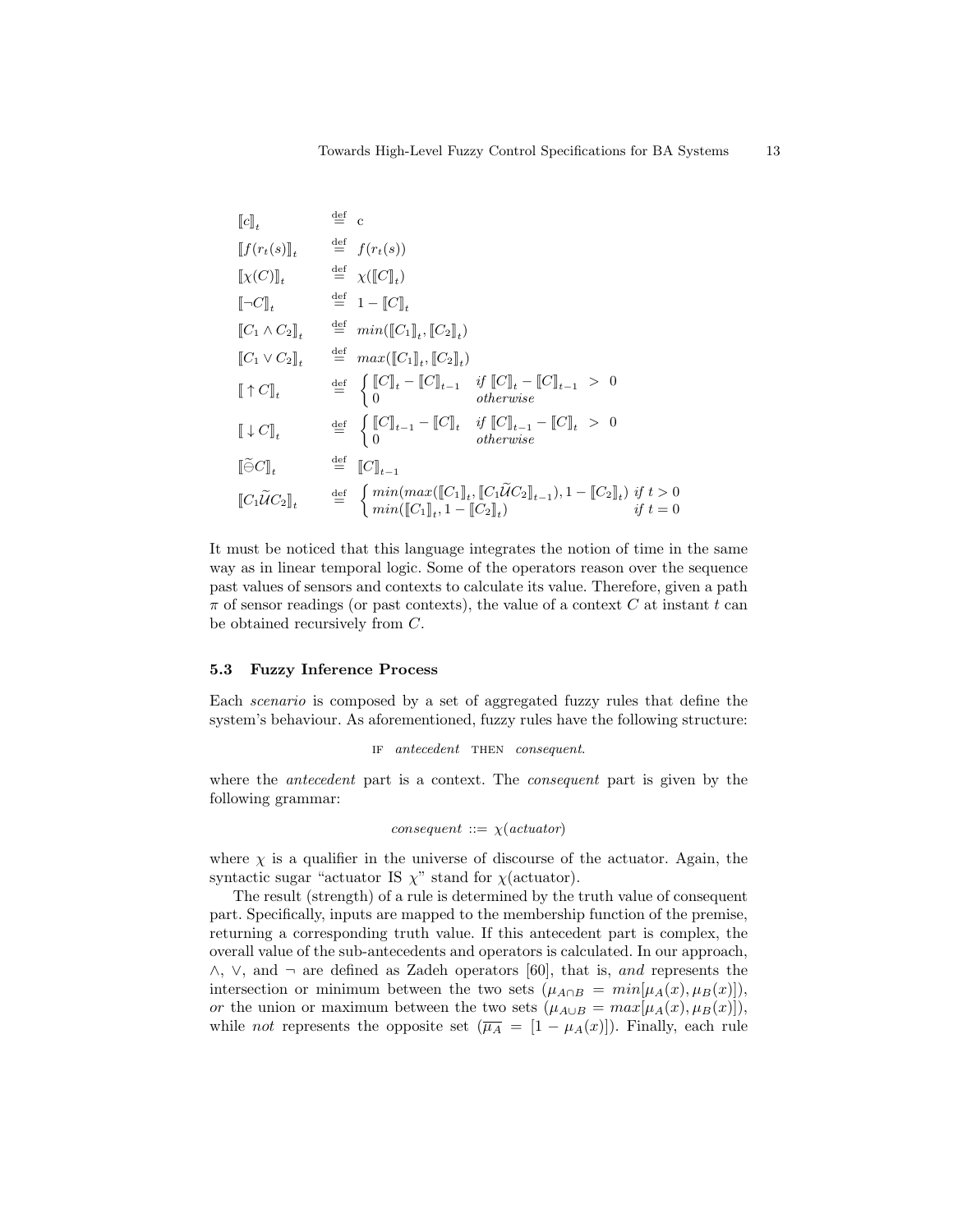

Fig. 4. Illustration of centroid defuzzification using min-max inference method for three rules relating the variables temperature and luminosity with a window actuator

strength is determined from the truth value of the antecedent part propagated to the membership function of the consequent. This mechanism is depicted in the upper part of Fig. 4. For instance, the evaluation of the first rule projects the crisp values of temperature and luminosity to their corresponding membership functions. Then the sub-antecedents are combined with the OR operator, and the max value of these antecedents is projected to the consequent membership function.

The last step is to transform the consequent parts since actuators only support crisp values. For example, Fig. 4 uses the centroid method, which returns the centre of the area under the curve. However, we must remark that the proposed language is not tied to any specific defuzzification method.

#### 5.4 Implementation

Following a Model-Driven approach, we have implemented the language in Xtext. Xtext is a modelling workbench for textual languages. This means that by specifying the grammar of the DSL (metamodel), we are able to take advantage of Eclipse to generate an IDE dedicated to the DSL with syntax highlighting and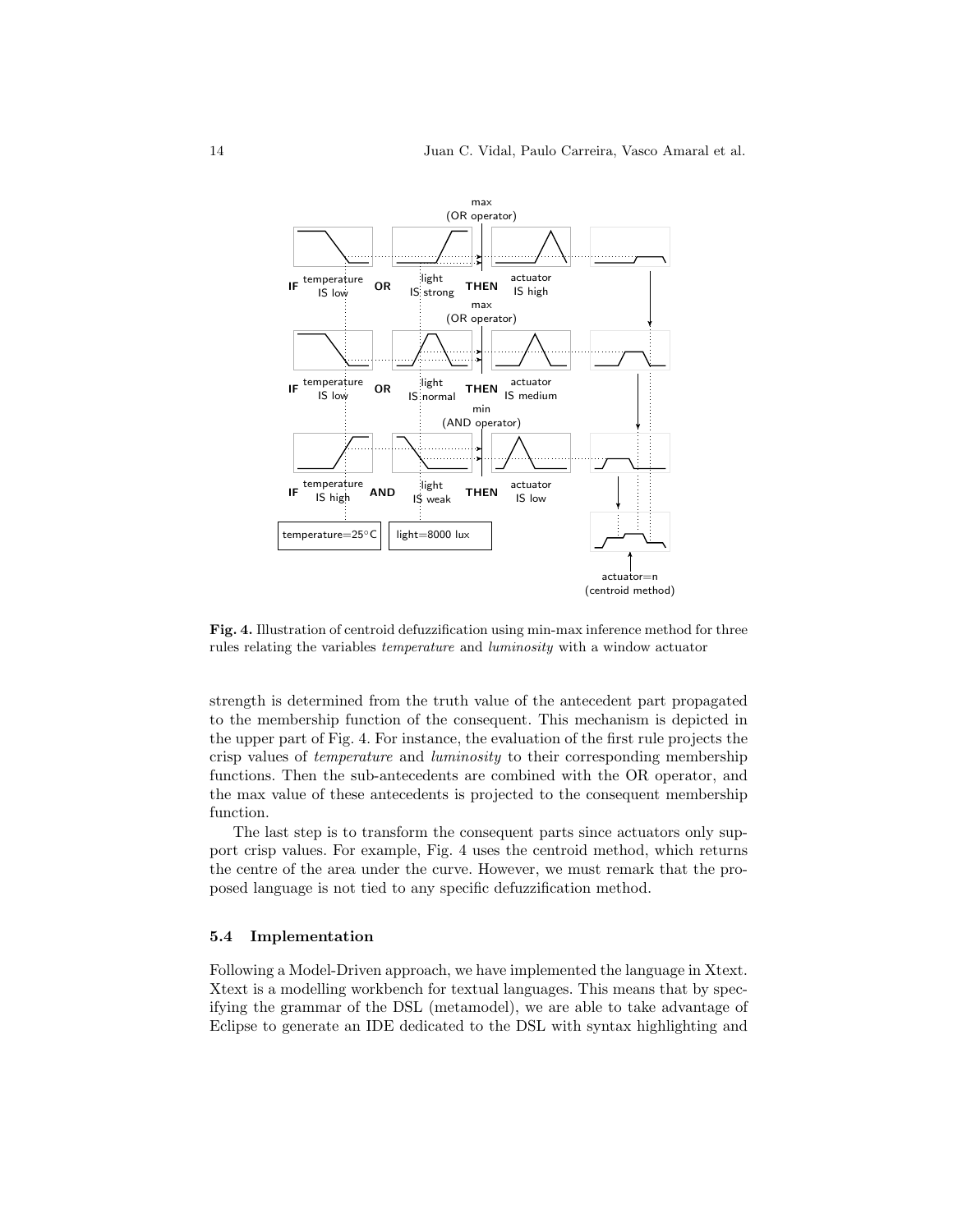

Fig. 5. Graph view of the grammar - part 1.

code auto-completion features. When the modeller/programmer is specifying its code in the DSL, the tool will check if the code is well-formed wrt the language's grammar.

Xtext is a plugin for Eclipse [45], making use of the Ecore Modelling Framework (EMF) [29], where the languages are described in terms of the metamodelling language, Ecore. This brings the advantage of interoperability between tools in the Eclipse ecosystem.

Once in a modelling framework, such as Eclipse EMF, model instances can be manipulated with specific intent, such as simulation, code generation for the controllers or even analysis of specific pertinent properties.

The specification of a language metamodel in Xtext can be done with an EBNF grammar like language, or first with an Ecore model. In Fig. 5 and Fig. 6 we present a simplified visual representation of the grammar, or modelled language, using Xtext. The complete grammar can be found in our companion  $\text{site}^6$ .

In Fig. 8, we present a snapshot of our editor with an example of a model instance of the case of the smart office presented in the next section. The use of generation technology of Xtext allows the editor to offer the common features of a modern programming environment such as syntax-highlight, syntax validation and suggestions, auto-completion. This set of features are usually seen as usability enhancers for textual languages.

As aforementioned, our approach adds time modalities to fuzzy logic. However, these modalities are implemented using traditional fuzzy operators, and thus can be interpreted directly by a fuzzy logic engine. Specifically, we followed a Model-Driven approach that consists of  $(i)$  the definition of Model-to-model direct and simple transformation rules, using ATL<sup>7</sup> transformation language, and  $(ii)$  Model-to-code generation, using Xpand template based approach<sup>8</sup>.

# 6 Validation

This work is validated through a Building Automation case study of a smart office. The setup is a simplified example that conjoins the main aspects of Building Automation [12] and Home Automation [18] preserving feature-richness while

 $^6$  https://gitlab.citius.usc.es/juan.vidal/fuzzy-temporal-dsl

 $^7$  https://www.eclipse.org/atl/

<sup>8</sup> https://www.eclipse.org/modeling/m2t/?project=xpand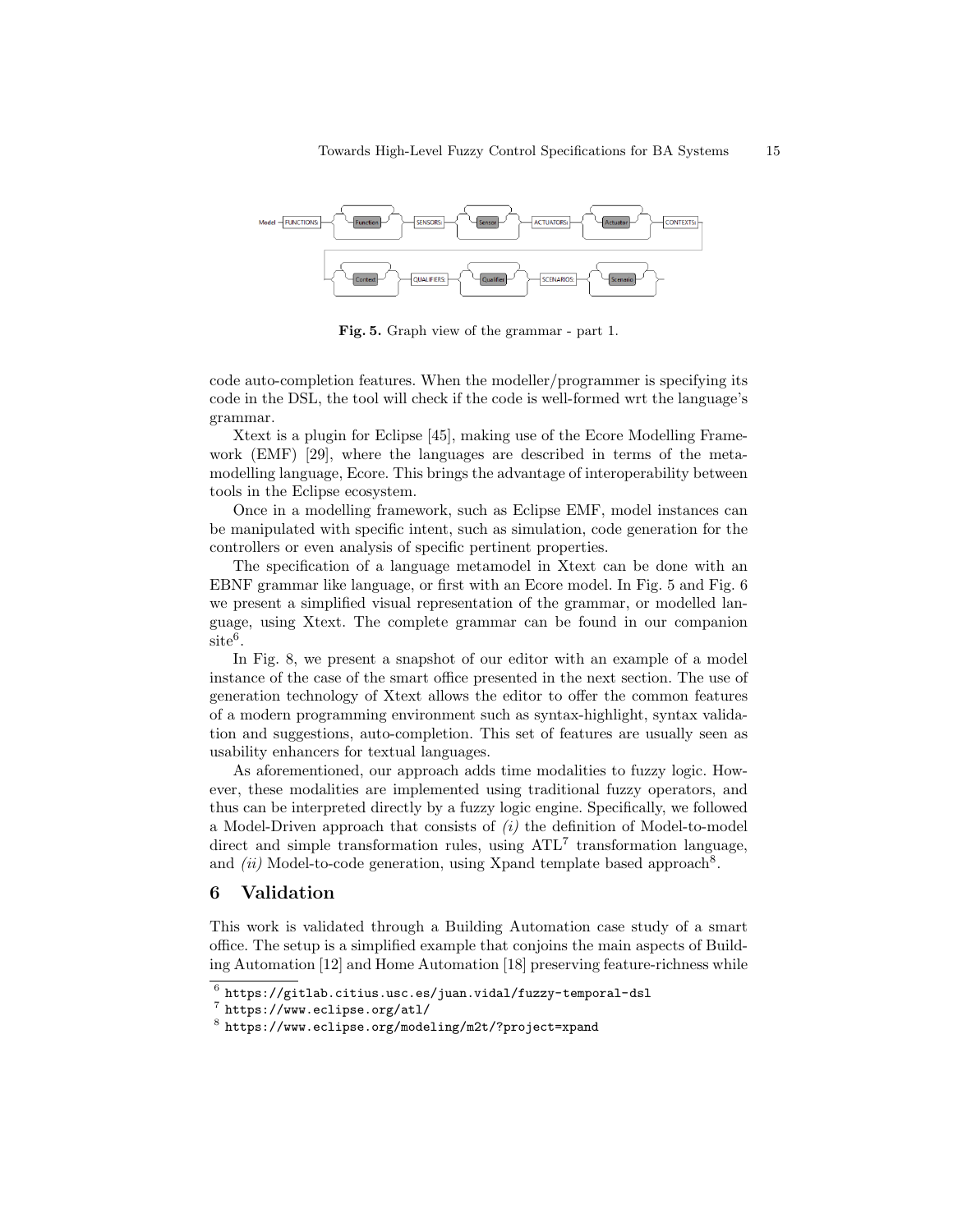

Fig. 6. Graph view of the grammar - part 2.

avoiding tedious details of the actual setup developed in the scope of the Smart Campus project [22]<sup>9</sup>

We start by defining the activity contexts using the syntax defined in Section 5.1 and corresponding scenarios using fuzzy inference rules. This example scenario highlights the language's expressiveness and the adequacy of its operators. The specification will test the capability of a system to react correctly to variations of the environment inputs to drive the actuators. The results are obtained using an emulator of the language semantics.

# 6.1 Case Study

Consider the smart office BA setup depicted in Fig. 9, with a desk, a support table used for meetings, and the following sensors:

- $-S_{door}$ : A door sensor to automatically detect the people as they enter or leave the room.
- $S_{table}$ : A pressure sensor to detect activity at the table.
- $S_{desk}$ : A pressure sensor to detect activity at the desk.
- $-S_{win}$ : Luminosity sensors inside the room, near the window.
- $S_{wall}$ : Luminosity sensors inside the room, near the inner wall.
- $S_{ext}$ : A luminosity sensor placed in the exterior.
- $-S_{time}$ : A virtual time sensor to allow reasoning about time.

And three actuators:

 $^9$  https://cordis.europa.eu/project/rcn/191915/factsheet/en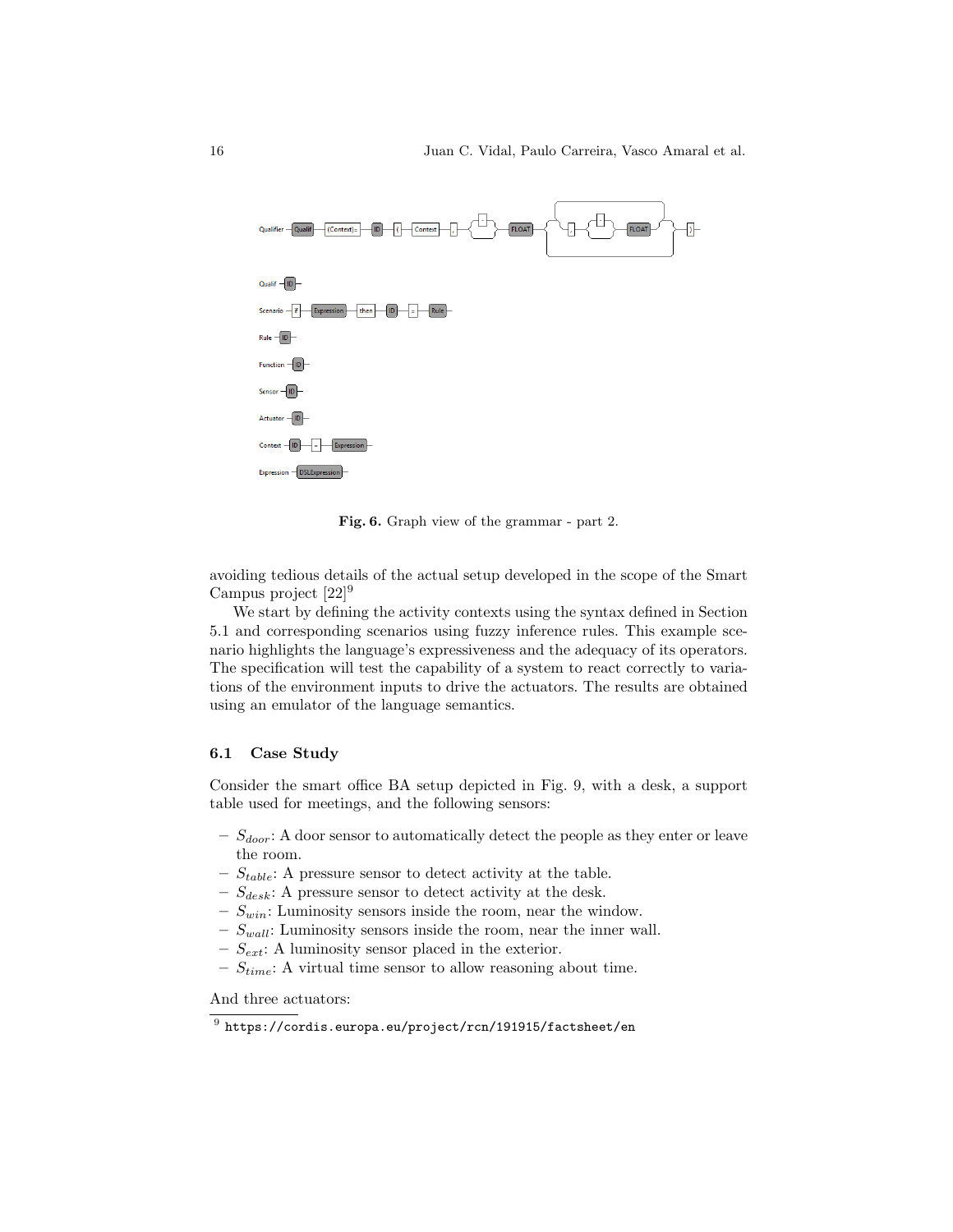

Fig. 7. Graph view of the grammar - part 3.

- $A_{blind}$ : The blind curtains, used to control the amount of natural light.
- $A_{lum_1}$ : A luminary close to the window.
- $A_{lum_2}$ : A luminary near the inner wall.

The objective is to design an intelligent controller that adjusts the light level in the room to balance the comfort following the occupants needs and, whenever possible, save energy by dimming the lamps or switching them off when the occupant is not in the room. To simplify the example, we will only describe one of the control scenarios and only consider one person in the room.

#### 6.2 Luminosity contexts

Luminosity sensors have their interval of response values. For example, an exterior luminosity sensor may measure a value much higher than a sensor placed inside the office. However, for the user, the perception inside the office may be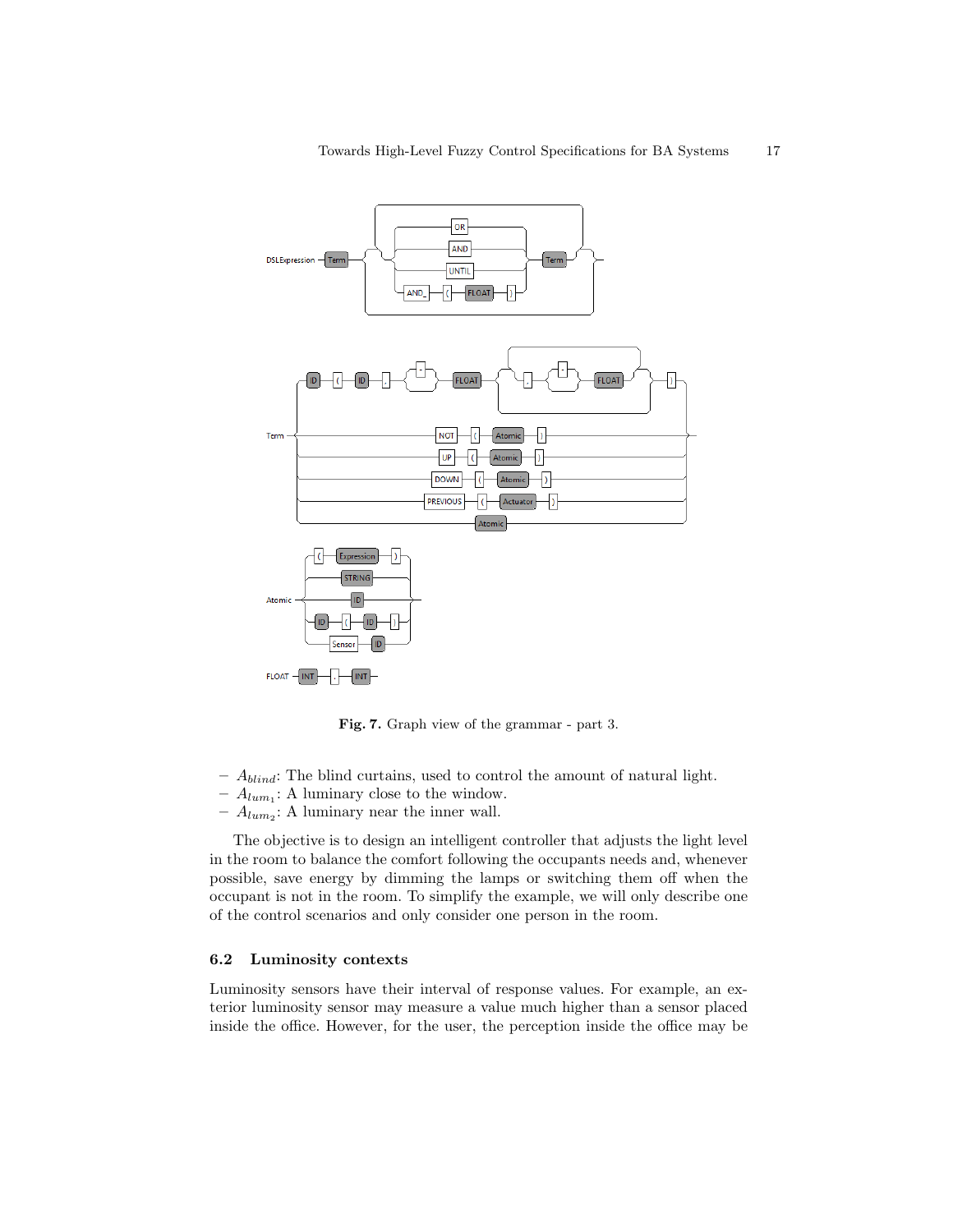

Fig. 8. Generated Xtext editor with example related to smart office.

much higher than outside. This happens because the perception of the natural light by humans and sensors is different since the latter is also sensitive to other wavelengths. Therefore a low-level context that normalizes these values is required. Specifically, we created three contexts: *WallIlluminated* which represents the amount of light near the wall, *NaturalLightInside* which indicates the natural light inside, and LightOutside which captures the amount of light outside:

$$
Wall Illuminated \equiv Trapezoid(S_{wall}, 320, 500, 2000, 2500)
$$
  
\n
$$
Natural LightInside \equiv Trapezoid(S_{win}, 320, 500, 2000, 2500)
$$
  
\n
$$
LightOutside \equiv Trapezoid(S_{ext}, 800, 3000, 5000, 7200)
$$

(1)

In this case, we used a linear normalization function to convert the value of the luminosity sensors to a normalized value between 0 and 1. For each luminosity sensor, a minimum and maximum value have been specified where the minimum value represents the degree of 0 of the context while the maximum corresponds to the degree of 1. Please note that the constants used in the normalization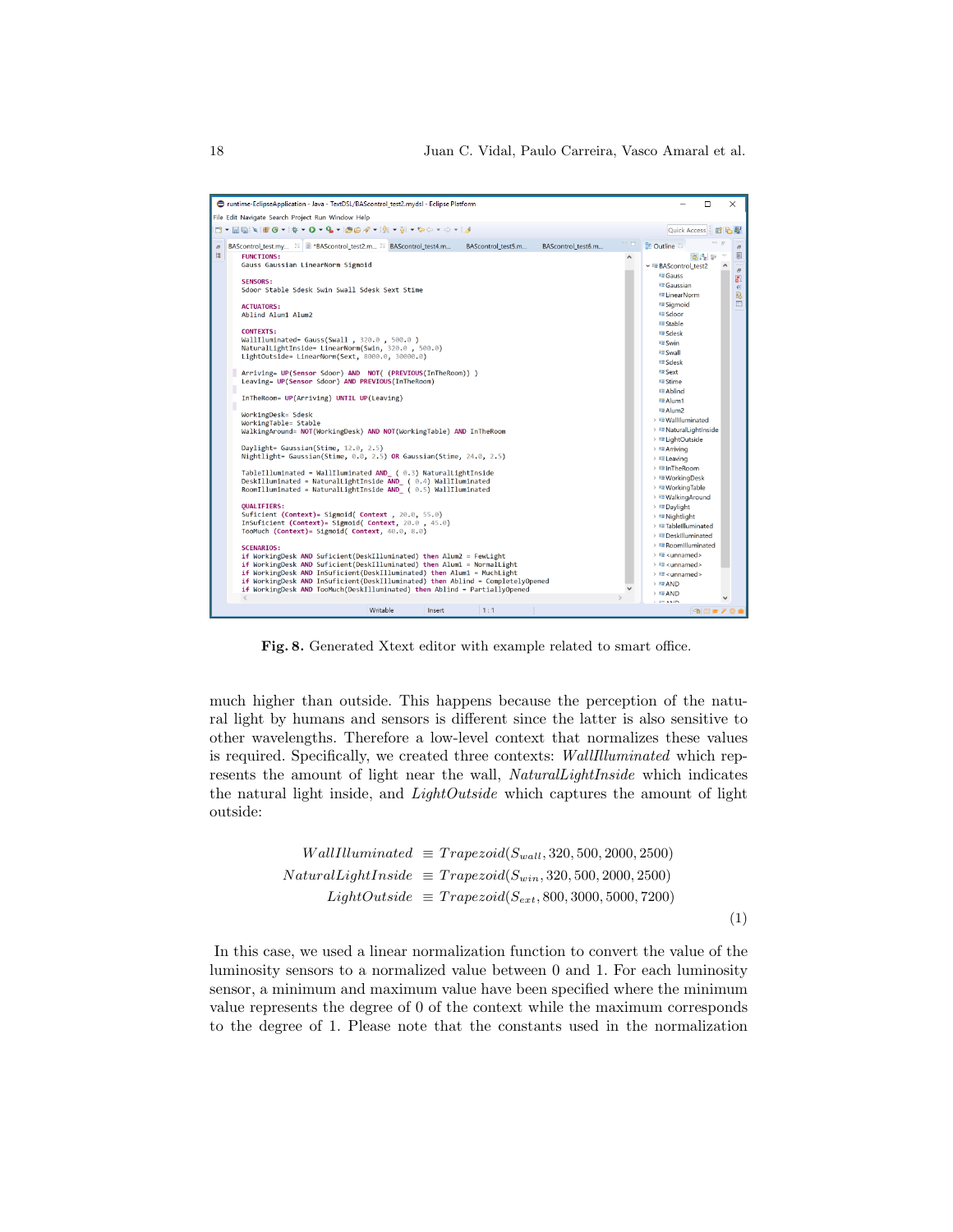

Fig. 9. Illustration of the smart office setup. The office is equipped with six sensors and three actuators orchestrated by a controller.

functions are particular of our case-study and are based on sensors characteristics and the physical place where they are positioned.

Low-level contexts can also be used to define some models, i.e. predictions of certain parameters to adjust the behaviour of the system according to them. In this case study, we have defined two models that predict if there is daylight or night at a certain point in time. Daylight and the Nightlight are represented in Fig. 10(a) which uses a Gaussian function to fuzzify the timeline:

> $Daylight \equiv Gaussian(S_{time}, 12, 2.5)$  $Nighthight$  = Gaussian( $S_{time}$ , 0, 2.5)  $\vee$  Gaussian( $S_{time}$ , 24, 2.5)

As we can see in the following definitions, Day and Night high-level contexts are defined from *Daylight* and *Nightlight* contexts:

$$
Day \equiv Daylight \land_{0.7} LightOutside
$$
  
 
$$
Night \equiv Nightlight \land_{0.6} \neg LightOutside
$$

We have also defined another high-level luminosity contexts to predict the amount of luminosity in a given place inside the room. Like in the definition of  $Day$  and  $Right$ , the values of the low-level luminosity contexts must be weighted, in this case, to compensate for their respective placement: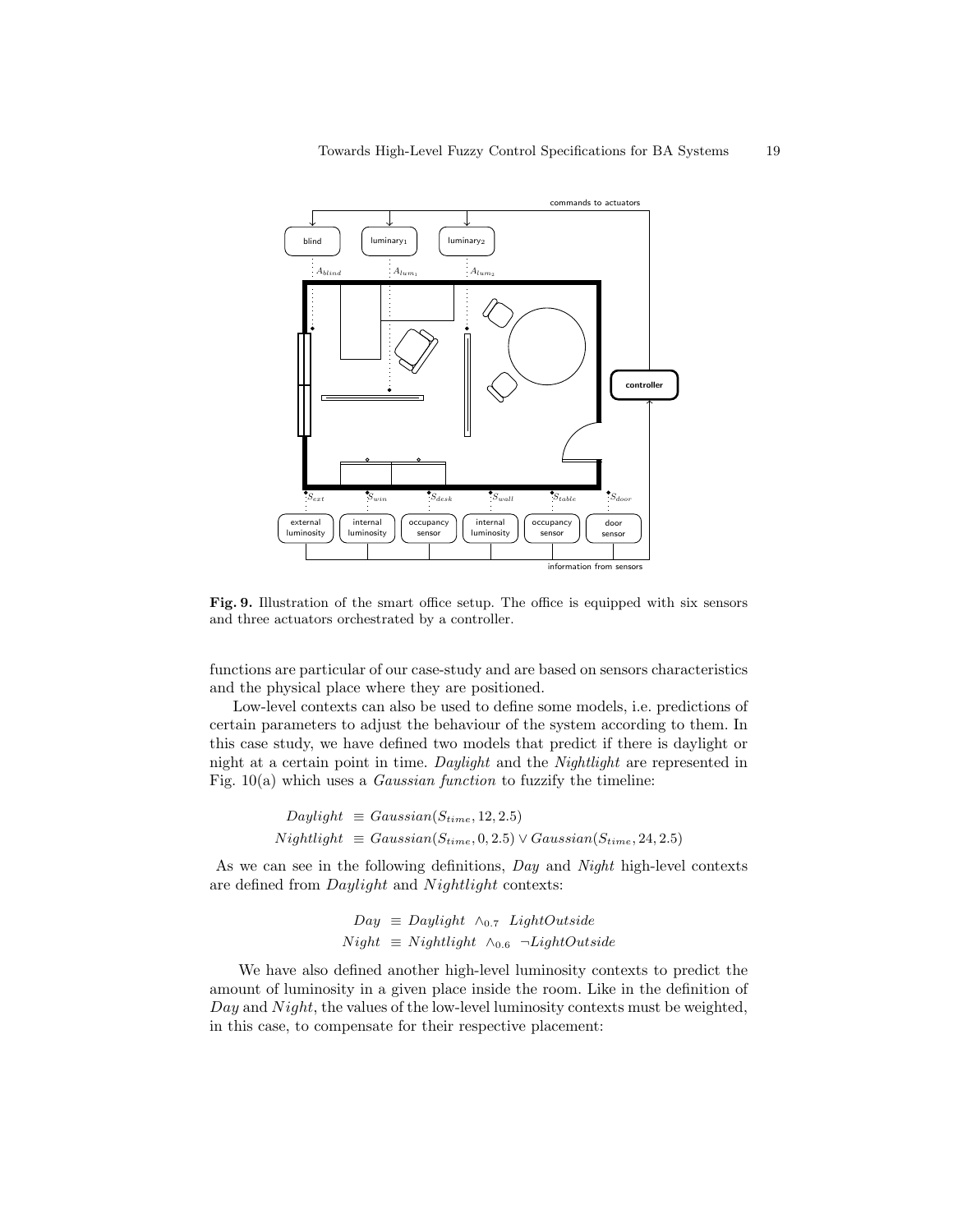

(b) Insufficient, Sufficient, and TooMuch context operators

Fig. 10. Examples of membership functions used to (a) fuzzyfy the light measured by external luminary sensors and (b) to better characterize the light intensity.



Fig. 11. Examples of membership functions considered during the development of the prototype to illustrate the fuzzy values that (a) blind and (b) internal luminary actuators may take. These values are used in rules (1) to (5) of the described scenario.

 $Table Illuminated \equiv Wall Illuminated \wedge_{0.3} NaturalLightInside \$  $Desk Illuminated \equiv NaturalLightInside \wedge_{0.4} Wall Illuminated$  $Room Illuminated \equiv NaturalLightInside \wedge_{0.5} Wall Illuminated$ 

Finally, to qualify the degree of light we have defined three different fuzzy context operators (see Fig. 10(b)):

$$
Sufficient(C) = Sigmoid(C, 20, 0.55)
$$
  

$$
InSufficient(C) = Sigmoid(C, -20, 0.45)
$$
  

$$
ToMuch(C) = Sigmoid(C, 40, 0.8)
$$

In this case study, we opted to choose the same definition of these operators for all the contexts, although this is not usual in fuzzy control.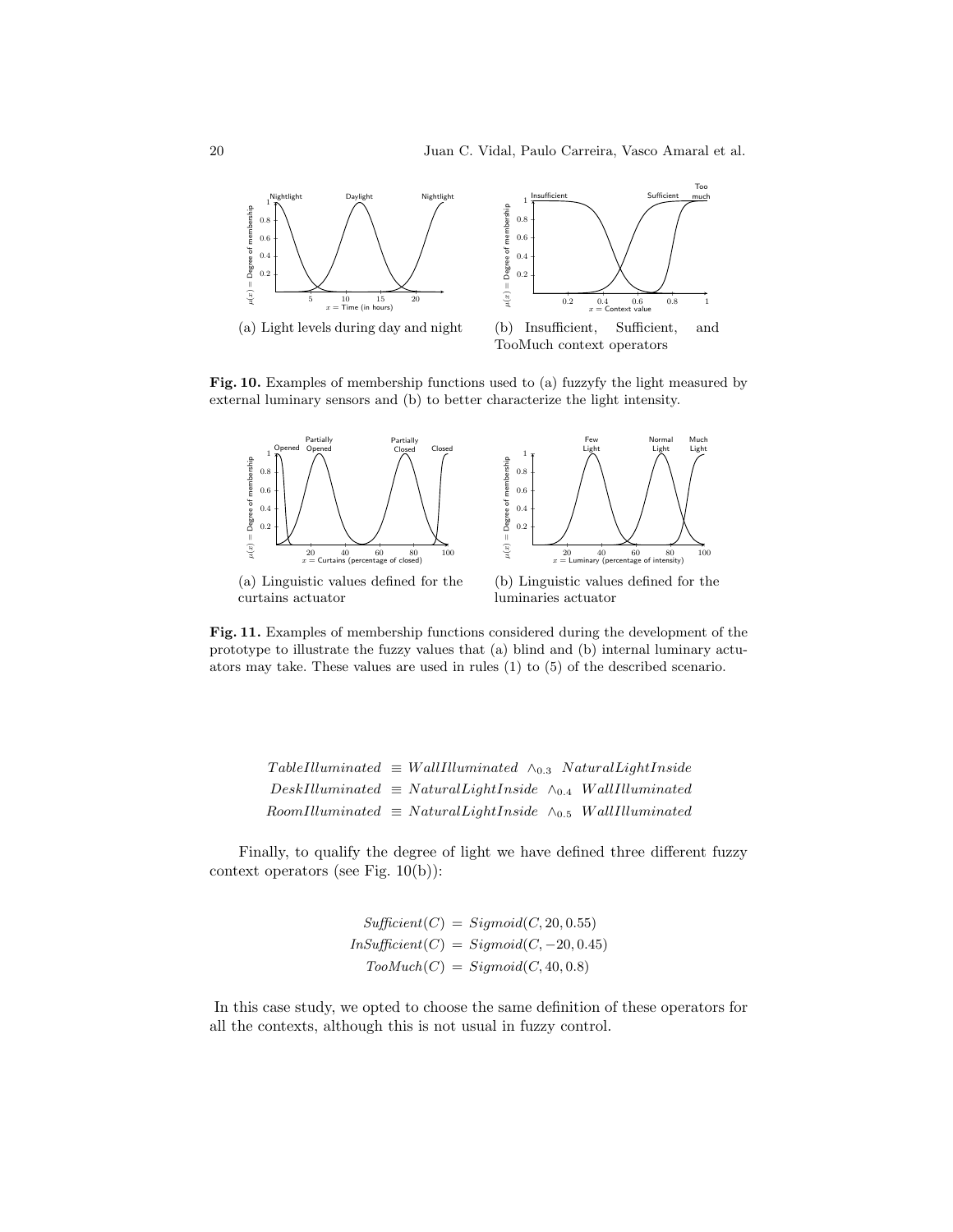#### 6.3 Activity contexts

Three contexts determine when someone enters, leaves, or is in the room. Contrary to the luminosity contexts, here time is especially important. For instance, the contexts Arriving and Leaving hold when the door has been opened. However, more complex situations, like to determine if someone is in the office, are challenging to establish without the use of temporal logic. Precisely, this behaviour has been implemented applying the operator until to the contexts Arriving and Leaving:

*Arriving* 
$$
\equiv \uparrow S_{Door} \wedge \neg(\tilde{\ominus} InTheRoom)
$$
  
*Leaving*  $\equiv \uparrow S_{Door} \wedge \tilde{\ominus} InTheRoom$   
*InTheRoom*  $\equiv \uparrow Arriving \tilde{U} \uparrow Leaving$ 

We have also defined three different contexts to detect the activity inside the office room. Contexts WorkingDesk and WorkingTable are a direct mapping of the motion sensor placed near the support table and the presence sensor in the desk chair, respectively, since both sensors returned a normalized value between 0 and 1. The third context captures the case in which the user is neither located at the desk nor at the table:

*WorkingDesk* 
$$
\equiv
$$
  $S_{Desk}$   
\n*WorkingTable*  $\equiv$   $S_{Table}$   
\n*WakingAround*  $\equiv \neg WorkingDesk \land \neg WorkingTable \land$   
\n $\land InTheRoom$ 

### 6.4 Scenarios

A set of fuzzy rules specifies the behaviour of the system and how it will react according to the contexts present in the system. In this work, we defined six different scenarios to model the behaviour of the system when someone  $(i)$  enters or *(ii)* leaves the office, when the user is *(iii)* working at the desk or *(iv)* at table,  $(v)$  when he is walking around, or when he needs some privacy. For reasons of space, we will detail the rules that implement the fourth scenario:

| <b>if</b> $WorkingDesk \wedge Sufficient(DeskIlluminated)$    |     |
|---------------------------------------------------------------|-----|
| then $A_{lum_2} = FewLight$                                   | (2) |
| <b>if</b> $WorkingDesk \wedge Sufficient(DeskIlluminated)$    |     |
| <b>then</b> $A_{lum_1}$ = Normal Light                        | (3) |
| <b>if</b> $WorkingDesk \wedge Insufficient(Desk Illuminated)$ |     |
| then $A_{lum_1} = MuchLight$                                  | (4) |
| <b>if</b> $WorkingDesk \wedge Insufficient(Desk Illuminated)$ |     |
| <b>then</b> $A_{blind} = CompletelyOpend$                     | (5) |
| <b>if</b> $WorkingDesk \wedge TooMuch(DeskIlluminated)$       |     |
| <b>then</b> $A_{blind} = PartiallyOpend$                      | (6) |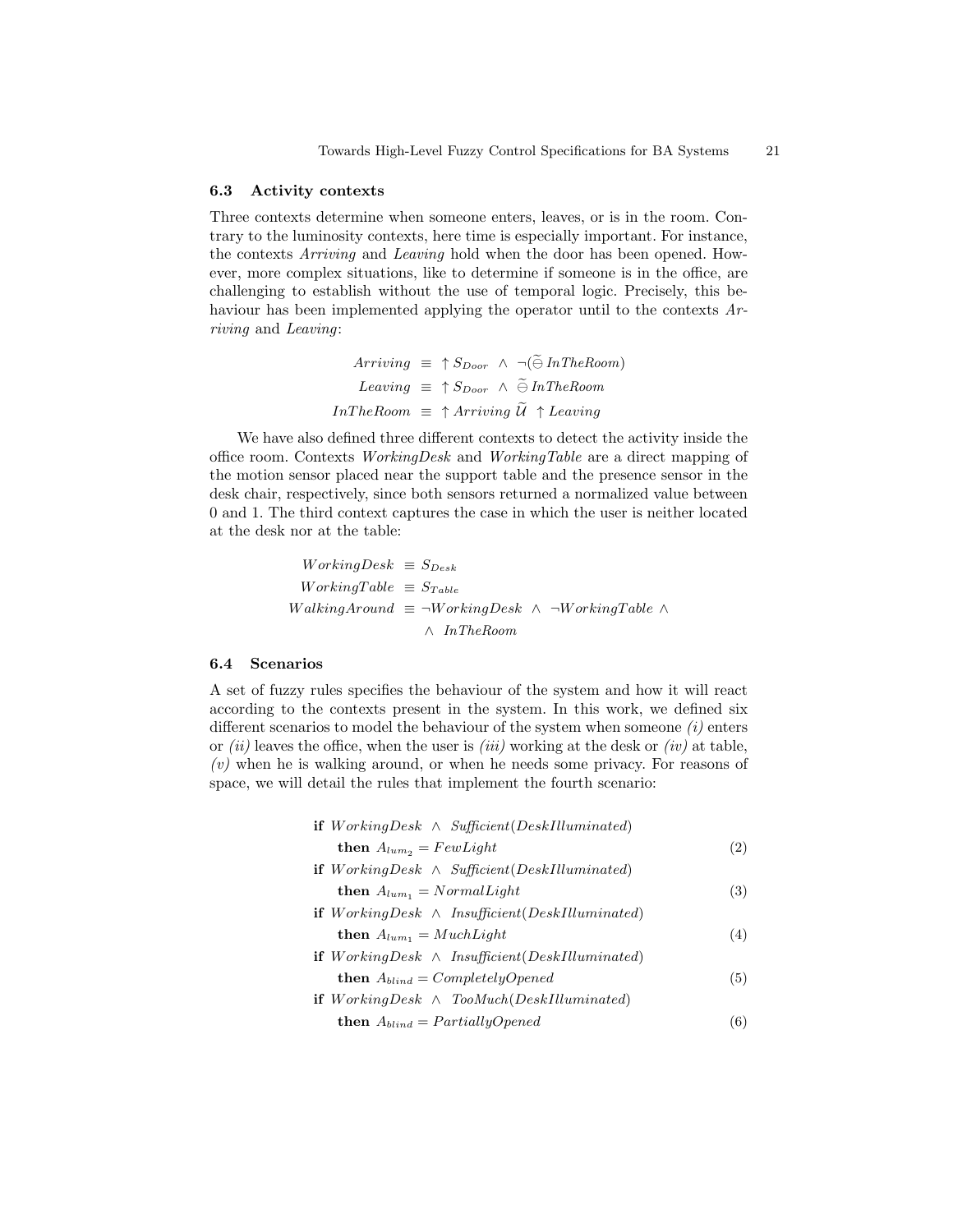

Fig. 12. The behaviour of  $A_{blind}$ ,  $A_{lum_1}$ , and  $A_{lum_2}$  actuators when (a) the cloud pass and thus reduce the light in the office, and (b) when the person in the room starts working at the desk and then leaves the office.

Rules (2) and (3) specify the behaviour of the luminaries when there is sufficient light at the desk which will set the actuator  $A_{lum_2}$  to a low level of light and the actuator  $A_{lum_1}$  to a normal level of light. The rules (4) and (5) control the behaviour of the actuators  $A_{lum_1}$  and  $A_{blind}$  when there is insufficient light at the desk. In this case,  $A_{lum_1}$  should be set to a high and  $A_{blind}$  should be completely opened to allow the maximum amount of natural light inside. Finally, rule (6) adjusts the curtains to avoid the excessive glare at the desk. The fuzzy operators applied to the curtains and luminaries actuators are depicted in Fig. 11(a) and Fig. 11(b), respectively.

#### 6.5 Discussion

The previously described scenarios have been implemented and validated. Specifically, for each scenario, we performed a ten-fold test validation to verify the robustness of the rules. For instance, plots of Fig. 12 show the actuation of the FLC in two different situations. In the first scenario, Fig.  $12(a)$  represents how the luminosity actuators react when some clouds appear in the sky. In this case, the clouds reduce the amount of light inside the room triggering an increase of the two luminaries inside the room,  $A_{lum_1}$  and  $A_{lum_2}$ , at instant  $t = 5$ . Notice also that the curtains  $A_{blind}$  are also completely opened during this event to take advantage of the maximum amount of light from the outside. Another example is depicted in Fig. 12(b), which represents the behaviour of the actuators when a person is working at the desk. Specifically, the FLC detects insufficient light at instant  $t = 2$  (clouds are passing) and thus increases the luminosity of its three actuators. This situation continues until  $t = 8$  when the light intensity increases by resulting in too much light. At this moment, the FLC starts reducing light intensity provided by the actuators.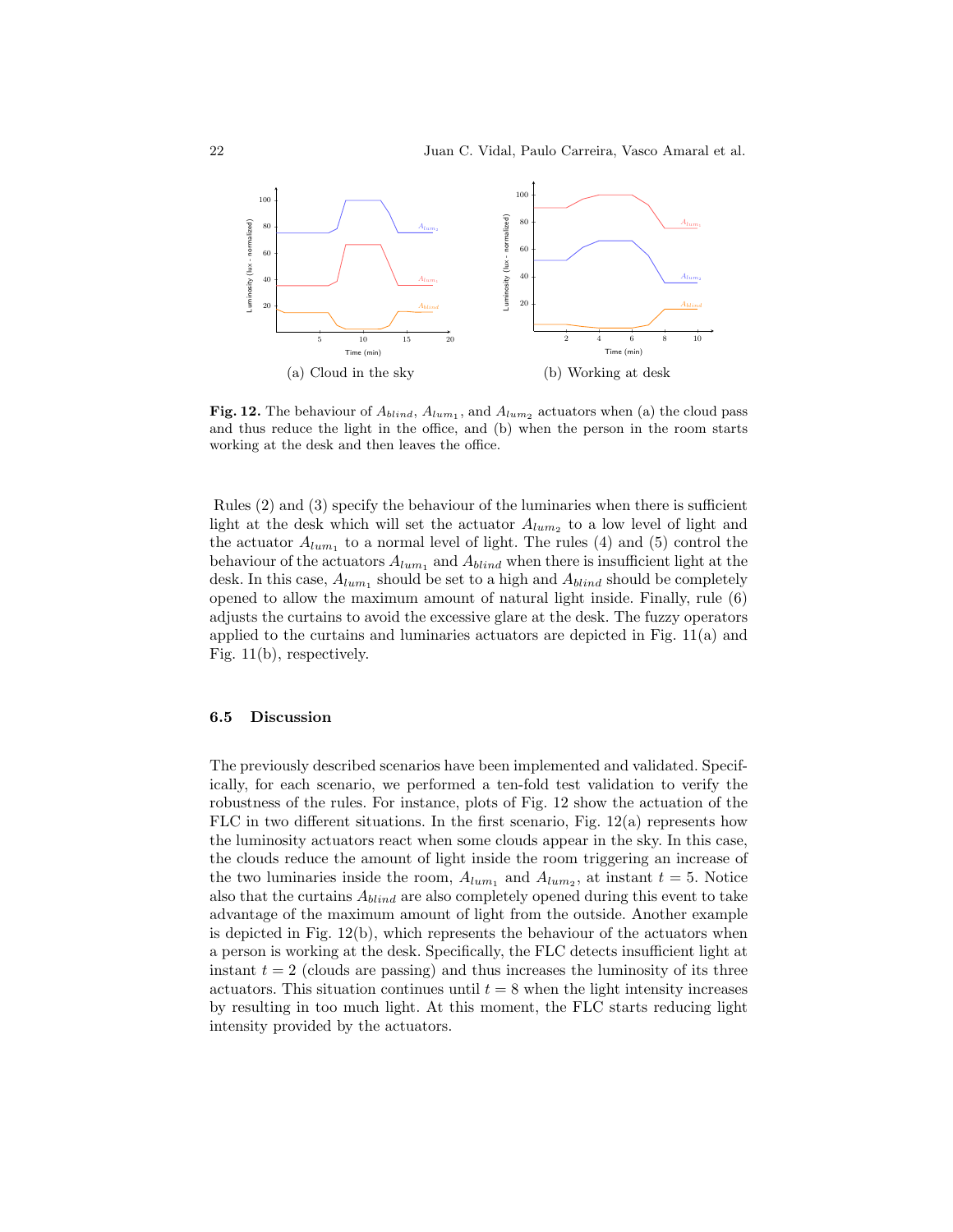# 7 Usability Evaluation

We performed a quasi-experiment for comparing how practitioners can use the proposed DSL in this paper. As comparison baseline, we use Simulink, from MathWorks<sup>10</sup>, a graphical programming environment for modelling, simulating and analyzing multi-domain dynamical systems widely used for automatic control. We compared both languages with an experiment where the subjects had to solve similar modelling challenges.

The experiment focused on the extent to which the different language constructs with fuzzy logic and temporal logic operators impact on the developer experience. These tasks were monitored so that we could assess their success and effort involved (measured in terms of time taken to complete). For the sake of space, we make available the material used (questionnaires, slides, questions, and other) and raw data in a companion website https://gitlab.citius.usc. es/juan.vidal/fuzzy-temporal-dsl.

# 7.1 Goals

Generally, we are interested in assessing the usability and effectiveness of our proposed DSL and Simulink in the context of specifying automated control challenges. We can describe our research goals using the Goal-Question-Metric [3] template:

Our main goal  $(G_1)$  is to *analyze* the effect of using the proposed DSL, for the purpose of evaluation, with respect to the correctness with which a developer specifies the control logic, from the viewpoint of researchers, in the context of an experiment conducted at IST (Universidade de Lisboa) and Universidad Santiago de Compostela.

The following questions that refine the goal to a more quantifiable way, regarding the usability of the proposed DSL, can be described as:

- $-$  (Q1) is the language easy to interpret?
- $-$  (Q2) is the language error prone?
- $-$  (Q3) are the language specifications easy to complete?
- $-$  (Q4) are the language specifications easy to evolve?
- $-$  (Q4) have the users a positive attitude towards the language?

The independent variables are the Language type and the Question Type: interpretation, where the user has to explain the semantics that can be perceived from a given sentence (measured as if it is correct or incorrect); error identification, like misplaced elements in the sentence (number of errors); complete, where an incomplete sentence is provided, and the subject must fill in the missing information for a particular purpose (completes everything or not); and **evolve**, where a correct sentence is provided, but the subject is challenged to rework it for a new purpose (measured with the grade "correct" or "not"). The dependent variables are the answers correction rate and the System Usability Scale (SUS)

 $10$  http://mathworks.com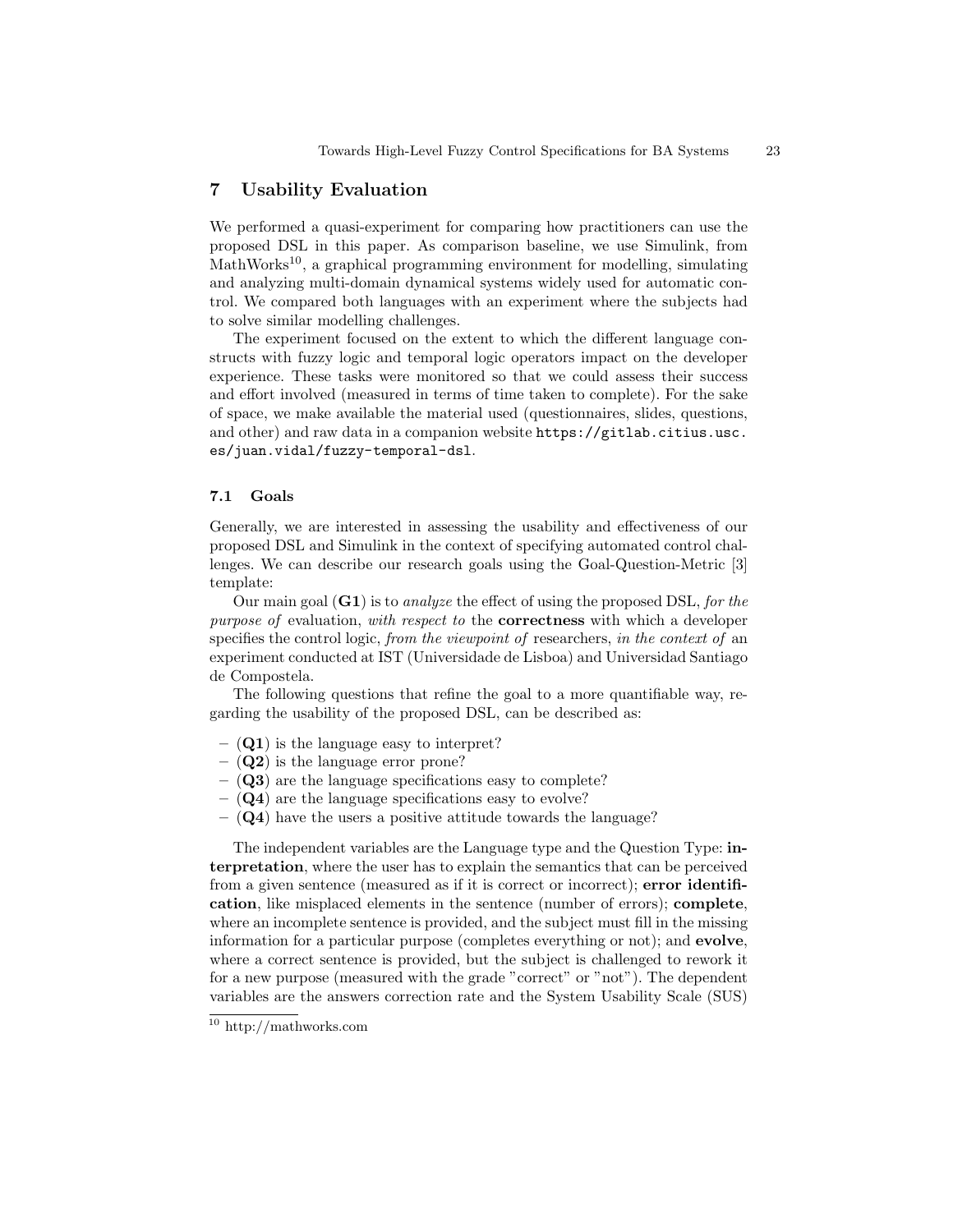score [5]. SUS is a simple test with ten questions regarding attitude with a Likert Scale (five possible answers ranging from Strongly agree to Strongly disagree) that gives a global view of subjective assessments of usability.

For each of our high-level goals, we define the null  $(H_0)$  and alternative  $(H_1)$ hypotheses. Similar hypotheses can be written for contrasting the DSL with Simulink in terms of their effect on correctness and perceived usability of the languages.

 $H_{0Corrections}$ : Using *DSL* rather than *Simulink* does not influence the successful completion of the task correctness.

 $H_{1Correctness}$ : Using *DSL* rather than *Simulink* the successful completion of the task correctness.

 $H_{0Usability}$ : Using DSL rather than Simulink does not influence the perceived usability of the use of the language.

 $H_{1Usability}$ : Using *DSL* rather than *Simulink* influences the perceived **usabil**ity of the use of the language.

How to assess correctness? The proposed eight challenges have a "gold standard" solution defined in both languages, with which we compare the answers provided by our participants. The correctness is measured in terms of their precision as follows: the percentage of model elements and relationships in the model built by the participant that correctly address the challenge (even if the participant chose alternative ways to answer compared to the "gold standard", as long as they are considered correct.

High values of *precision* support the claim for higher correctness, with  $0\%$ representing totally incorrect and 100% totally correct models.

How to assess the perceived usability? We assess the perceived usability through a SUS questionnaire which provides a SUS score from 0 to 100, with an average value of 68 [5]. Higher values support the claim for better usability.

#### 7.2 Subjects

The experiment was replicated in two sites: IST (Universidade de Lisboa), and Universidad de Santiago de Compostela. The ten selected participants in this study were aged between 19 and 47 years old researchers (three postdocs, one PhD student and two MSc) with a background ranging from Physics, Electronics, and Software Engineers, and a group of BSc. students in Telecommunications and Computer engineering. Two subjects declared to have had previous experience with Simulink, where one declared experience with BA Systems or alike, and four (including those two) declared to have used modelling and simulation tools for control systems specification. Initially the group of subjects was composed by fifteen elements, however, during the execution of the experiment, we realized that 5 of them were constrained in the time, which increased the stress level and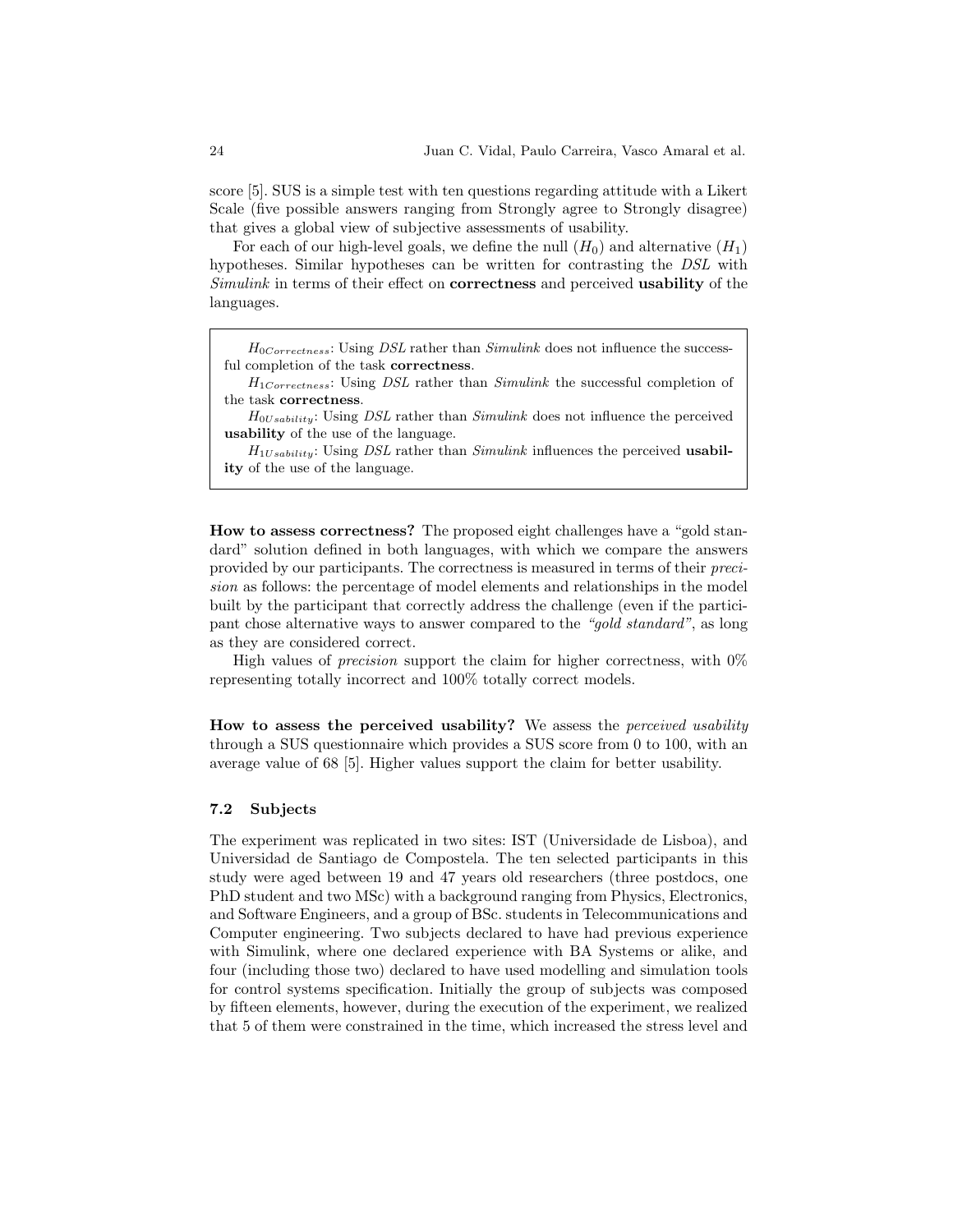lead to incomplete answers. Therefore the data related to these elements were not considered; however, it is detailed in the raw data available at our companion site https://gitlab.citius.usc.es/juan.vidal/fuzzy-temporal-dsl.

We used convenience sampling to recruit our participants on both sites. Each participant was randomly assigned to one of two groups (called A and B), keeping a balanced sample on each of the two groups. The purpose of this separation was to remove a possible bias of using the languages in just one particular order. This way, group A will perform the tasks of one language an then the other, while group B will do the reverse.

#### 7.3 Process

We have designed the experiment in the following way. Before starting, each participant signed a letter of consent and filled in a questionnaire, so that we record information about our participants' age, academic level, previous experience with Control engineering and, in particular, with each of the two analyzed languages. Following that, a short tutorial on both languages was presented. The subjects were grouped randomly in two groups A and B. The experiment proceeded in pen and paper. After these preparatory tasks, the experiment itself started. During the whole session, the time taken to answer each question was logged. Furthermore, the participants had no time limit to finish their tasks, but our pilot sessions pointed to a duration of no more than 20 minutes to perform the given set of eight tasks.

Finally, the subjects answered to a SUS test, so that we could contrast their opinion on the usability of our proposed DSL and of Simulink.

#### 7.4 Tasks

As mentioned before the chosen research instrument to assess the tasks performed by the subjects was a test in pen and paper with free response (to remove any usability interference of the IDE or tooling environments). We have inserted two questions per following groups: i) Reading/Interpretation Question; ii) Identify Errors; iii) Challenges - use language to solve question; and, iv) Evolution/change existing expression. The aim was to look at the correctness, that we regard as effectiveness, of using both languages in these mentioned tasks. All eight questions involved the concepts of fuzzy classifiers and fuzzy-temporal operators.

The learning material was available to the subjects at all time, in case any question regarding the syntax of both languages could arise.

An example of the Simulink models used in this usability study is depicted in Fig.  $13^{11}$ . Specifically, this model represents the context *inTheRoom* previously described in Section 6.3, thus only a part of a controller. This context is defined with the "until" operator and holds from the moment someone comes in the

 $11$  More models, including complete controllers are available in the experiments memory at https://gitlab.citius.usc.es/juan.vidal/fuzzy-temporal-dsl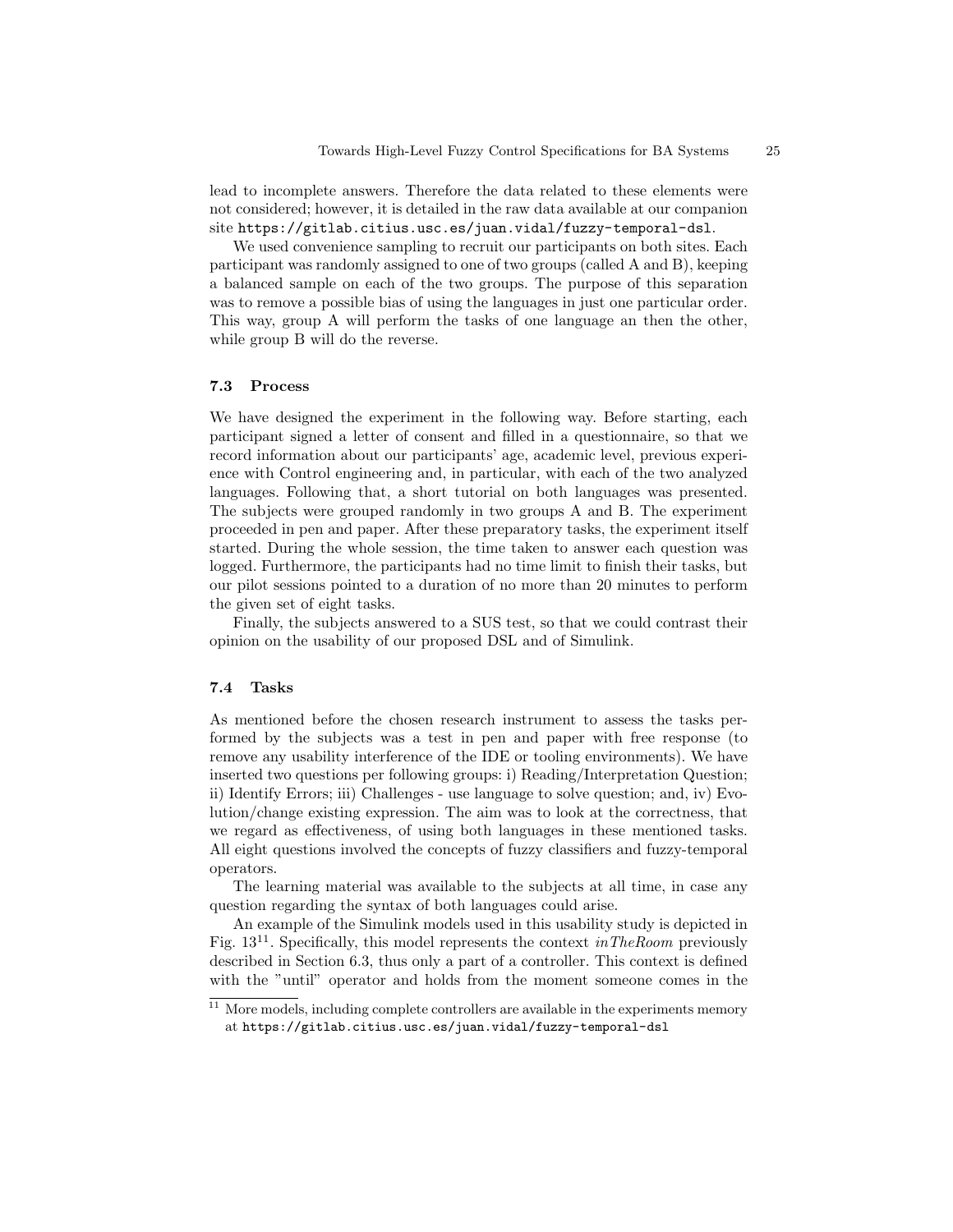

Fig. 13. Representation in Simulink of the context inTheRoom defined in Section 6.3

room until he comes out. As can be seen, the model is quite complex and has two different parts. The upper part models the raise operator identifying, by means of an if-then-else block, when the signal that comes from the door sensor increases. Thus, this block receives the signal, and the signal delayed one-time unit  $(z^{-1}$  block). This result is merged and constitutes one of the inputs of the lower part of the diagram. This part of the model defines the Arriving context and the Leaving context, and then use their signals as the input of the several blocks that are combined to simulate the until operator.

# 7.5 Discussion

The data collected during the experiment sessions was analyzed using manual data collection. Concerning the descriptive statistics, we collected the following ones, adjusting the actual set of descriptive statistics to the scale type (ordinal, and ratio) of each variable: the number of cases, mean, median, mode, standard deviation, skewness, kurtosis, the p-value of the Shapiro-Wilk normality test. After this, we used the Welch t-test (which is a more robust alternative to the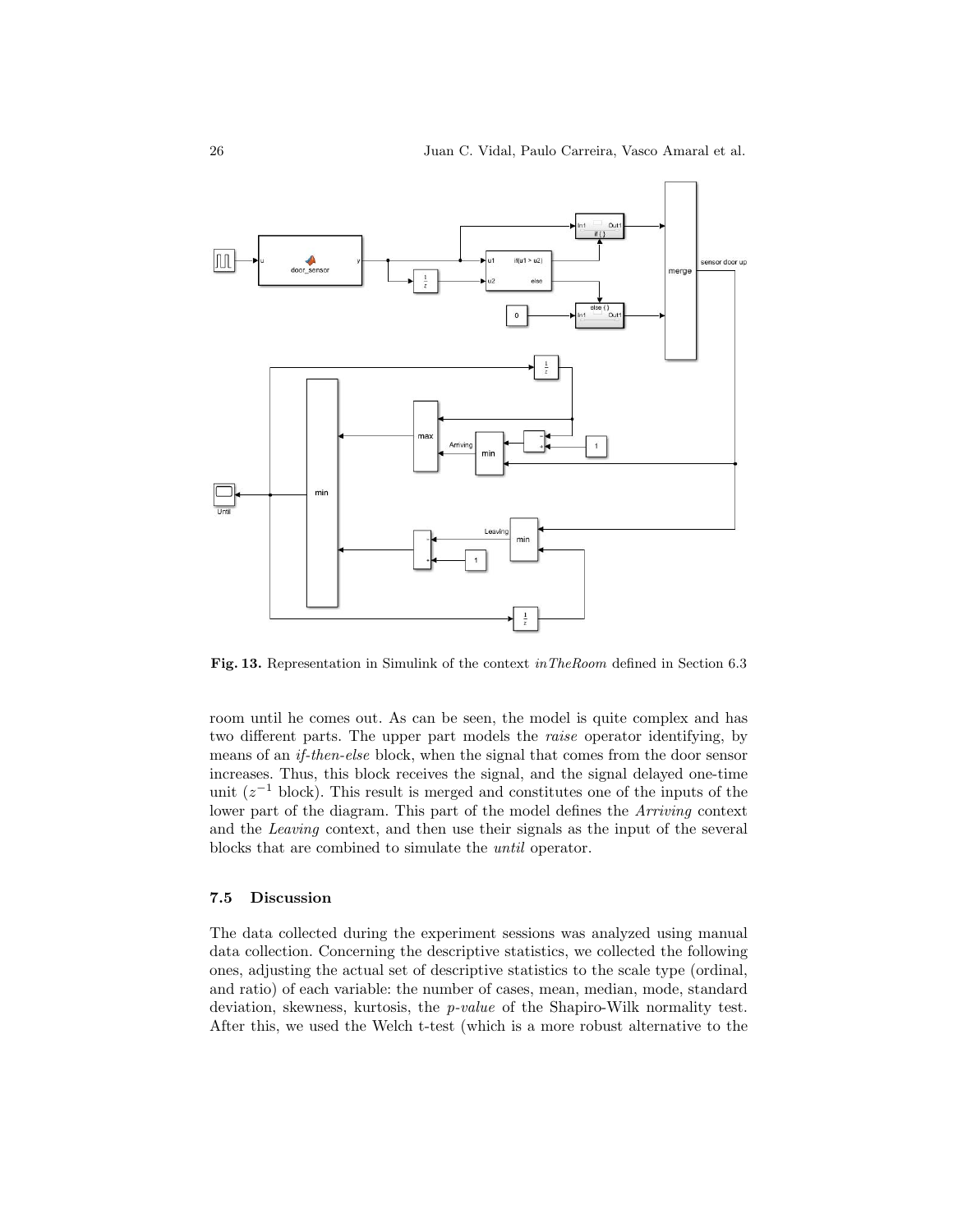t-test [53]) to compare the distributions of correctness and usability obtained with the proposed DSL vs. Simulink.

Correctness The data concerning correctness was collected through inspection of the solutions produced by the participants during our study. This implied a qualitative assessment of the solutions in a similar process to grading, in an academic context. We have then computed descriptive statistics, as in table 1, for the collected metrics as summarized in table 3 and test for significant differences between the level of correctness achieved with each language.

Perceived usability As planned, we assessed usability through a SUS test. The SUS instrument was available in a pen and paper questionnaire. The result of the comparative analysis of the distributions of the usability scores is summarized in Table1.

|            |          |     |          |       |         |         | Language N Mean Std. Deviation Skewness Kurtosis Shapiro-Wilk |
|------------|----------|-----|----------|-------|---------|---------|---------------------------------------------------------------|
| Corr.      | - DSL    |     | 10 82.50 | 10.90 | 0.38    | 0.32    | 0.60                                                          |
| Corr.      | Simulink | 10. | -45.00   | 15.81 | 1.32    | 2.47    | 0.22                                                          |
| <b>SUS</b> | DSL.     |     | 10 75.25 | 14.00 | $-0.90$ | 0.38    | 0.46                                                          |
| <b>SUS</b> | Simulink |     | 10 31.00 | 8.00  | 0.05    | $-0.05$ | 0.99                                                          |

Table 1. Descriptive statistics

As observed in Table 1, the SUS score is higher in the proposed DSL in comparison to Simulink. Besides, knowing that [5] if the score is over 68, then the probability of having satisfaction concerning the usability of the language is high.

Our participants, except for two cases, could not complete all the requested tasks in Simulink. On the other hand, the complete opposite situation occurs for the proposed DSL, where we could observe that there is only one case of quitting one particular task.

Table 2. Welch's t-test scores

|       | mean  |      | DSL Simulink Difference 95% Dif. 95% Dif.<br>mean mean Difference CI Lower CI Upper |       |               |  | t df p-value |
|-------|-------|------|-------------------------------------------------------------------------------------|-------|---------------|--|--------------|
| Corr. | 0.825 | 0.45 | 37.50                                                                               | 0.25  | 0.506.1716    |  | 0.00         |
| SUS.  | 0.820 | 0.45 | 44.25                                                                               | 33.30 | 55.20 8.67 14 |  | 0.00         |

From Table 2, the two-tailed P value is less than 0.0001, which, by conventional criteria, is considered to be extremely statistically significant. Therefore,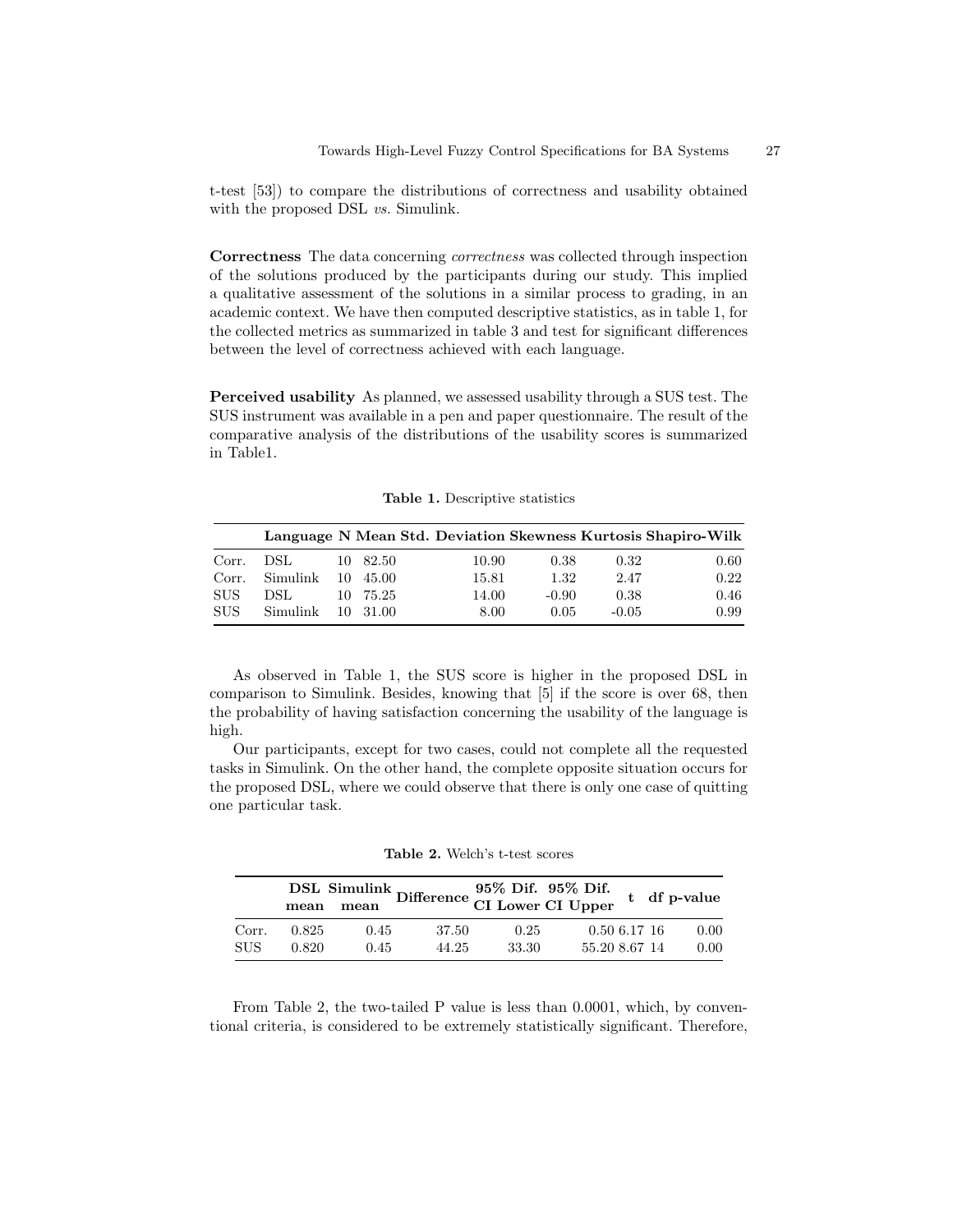|                                                      | Correct Answer $(\%)$ |          |  |
|------------------------------------------------------|-----------------------|----------|--|
| Question                                             | DSL                   | Simulink |  |
| 1. Describe in words the presented context rules. 90 |                       | 60       |  |
| 2. Mark code expressing case.                        | 100                   | 65       |  |
| 3. Identify errors in the model, first case.         | 45                    | 25       |  |
| 4. Identify errors in the code, second case.         | 70                    | 20       |  |
| 5. Complete the model, first case.                   | 100                   | 65       |  |
| 6. Complete the model, first case.                   | 100                   | 75       |  |
| 7. Evolve existing expression, first case.           | 65                    | 25       |  |
| 8. Evolve existing expression, second case.          | 90                    | 25       |  |

Table 3. Results of usability tests



(a) SUS distribution (b) Rate distribution of correct answers

Fig. 14. The DSL performs better in terms of usability and correct answer rate than Simulink.

it can be confirmed the correctness of the DSL over Simulink as well as of its Usability.

A possible explanation for the obtained SUS and correct answer rate distributions depicted in Fig. 14(a) and Fig. 14(b) is the likelihood that Simulink needs much more time for training than the DSL that has domain notations more close to the way of thinking of the user being, therefore, self-descriptive. Further experiments should be done to confirms this fact.

#### 7.6 Threats to validity

As in any empirical study, it is common to identify potential validity threats [54]. In this case, we consider that the population selection is a threat, as, due to resource constraints, all the participants of the usability experiments were members of the academy. Further research is required to access the DSL with practitioners in control engineering. Also, due to the reduced availability of the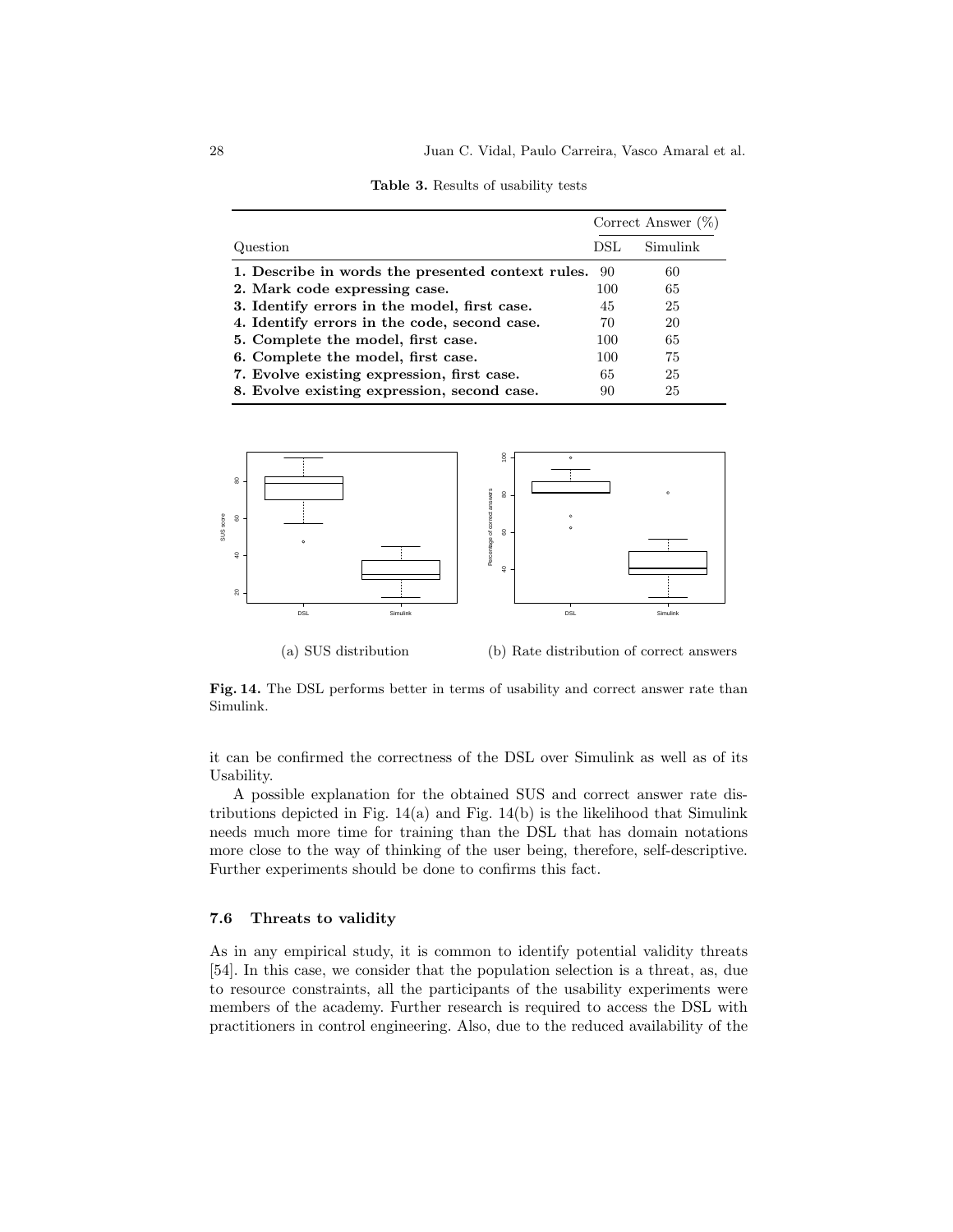participants, the experiments were reduced to eight tasks of varying complexity. While those tasks were selected for being representative of the four categories, it would be interesting to increment the external validity with replications of the evaluation presented here.

# 8 Conclusions and Future Work

Specifying the behaviour of a BAS traditionally requires a great deal of technical knowledge, mainly when the output depends continuously on the inputs. Besides, behaviour specifications are usually embedded in the hardware of proprietary systems, forcing developers to use the manufacturer's tools and languages. Moreover, these languages and tools do not often take into account the continuous actuation according to the sensor inputs. To tackle these issues, we proposed a high-level declarative language that enables the automatic generation of BA controllers. Our language draws on aspects of fuzzy logic and temporal logic to specify each component of the controller.

The proposed language is used to define each of the components of a BAS controller (Sensors, Contexts, Scenarios and Actuators). The Sensors and Actuators are an abstraction of the corresponding physical devices, which are used in the specification of the behaviour. The Contexts component represents an abstraction of a high-level notion defined by the end-user, while the Scenarios component aggregates a set of related rules that will define the value to be set on the actuators in run-time.

We envisioned a high-level specification of the behaviour of the system through a straightforward way of specifying fuzzy contexts and fuzzy rules that associate scenarios with contexts. An essential aspect of our approach is enabling reasoning about past events. To that end, we defined the semantics of the temporal logic Until operator to fuzzy propositions. The fuzzy logic allows the user to specify contexts and rules in a high-level form as well as to deal with the continuous variation of the actuation according to the input sensors, while the usage of the temporal logic permits the reasoning about temporal aspects.

Finally, as proof of concept, we illustrate our framework and language with a real case scenario that highlights distinct aspects of our proposal. As described in this practical validation, the proposed language simplifies the development of BA controllers. In fact, this language provides a higher level of abstraction to developers that can define their controllers in terms of contexts and scenarios instead of using the control constructs of a programming language. These results validate the adequacy of fuzzy logic as an inference mechanism similar to human reasoning and thus that models are easier to understand and update. To complement our validation, we held an experiment with subjects that confirms that users of our language could use it with effectiveness (regarding correctness in tasks such as interpretation, identification of errors, problem-solving and evolution) and usability. As a comparison baseline, we used Simulink.

As future work, despite the positive results concerning usability, as in any DSL life-cycle, languages evolve. In fact, it is typical to incorporate extensions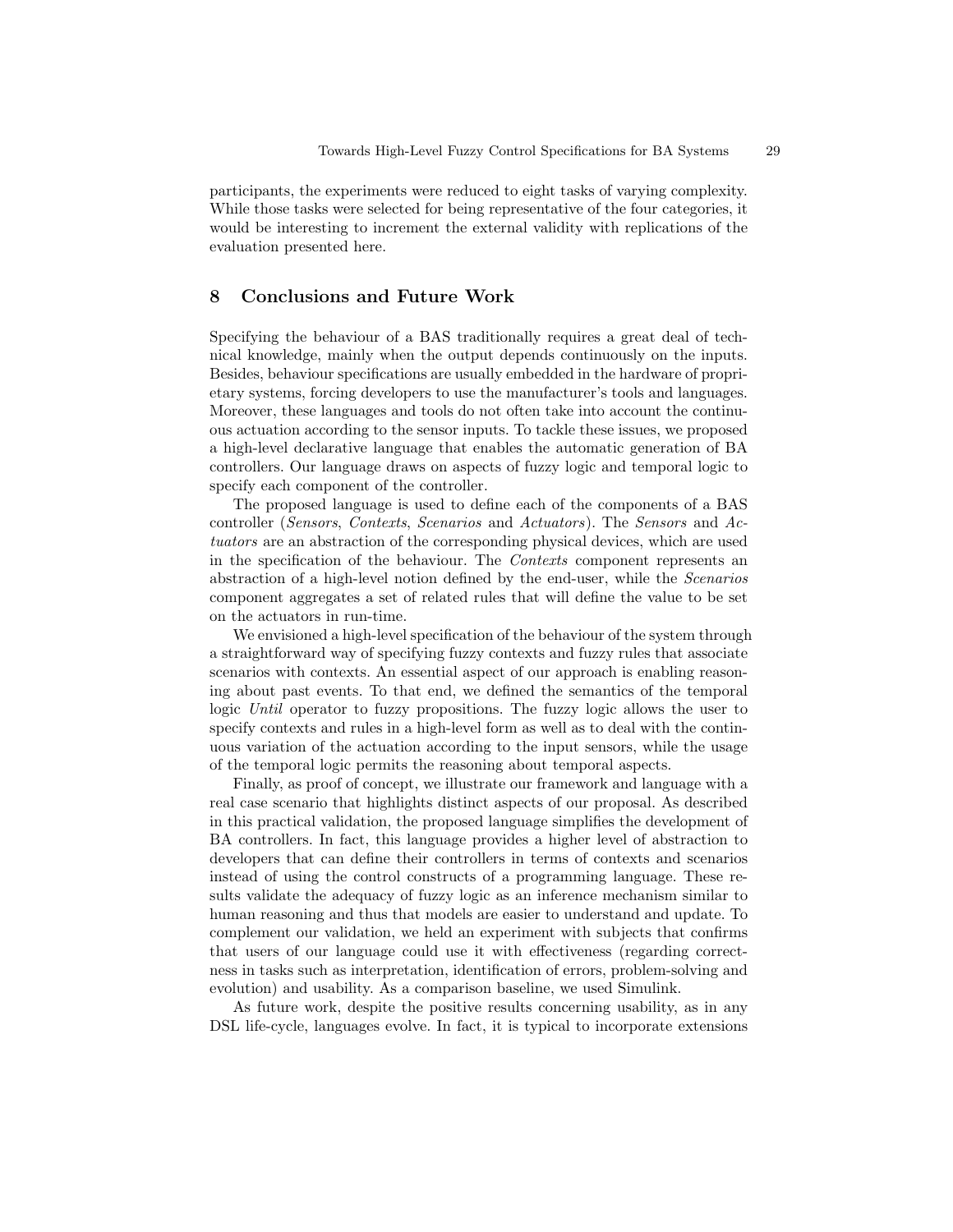after the user's feedback in an iterative fashion. In this respect, our proposed DSL would benefit from its usage with new real-world case studies, perhaps outside the scope of BA. As already mentioned before, it will be interesting to hold more experimental studies with more subjects. In addition, we also identified a number of possible expressiveness improvements such as  $(i)$  the introduction of a structural quantifier to enable reasoning of structural aspects of the facility and the relative positioning of sensors, and (ii) encapsulation features to support larger scale specifications.

# 9 Acknowledgements

INESC-ID authors were supported by national funds through FCT (Fundação para a Ciência e a Tecnologia) under contract UID/CEC/50021/2019. The authors would like to thank the COST Action IC1404 Multi-Paradigm Modeling for Cyber-Physical Systems (MPM4CPS) for the context and partial support to this work, as well as NOVA LINCS Research Laboratory (Grant: FCT/MCTES PEst UID/ CEC/04516/2013) and DSML4MAS Project (Grant: FCT/MCTES TUBITAK/0008/2014) "Modelação de Sistemas Sócio Ciberfísicos" FCT/DAAD - 2018/2019 (Poc. DAAD 441.00). IDMEC author was supported by FCT project UID/EMS/50022/2019. The CiTIUS author was also supported by the Spanish Ministry of Economy and Competitiveness under the project TIN2015-73566-JIN and by the Consellería de Cultura, Educación e Ordenación Universitaria (accreditation 2016-2019, ED431G/08 and reference competitive group 2019-2021, ED431C 2018/29) and the European Regional Development Fund (ERDF).

#### References

- 1. Alvarez, J., Redondo, J., Camponogara, E., Normey-Rico, J., Berenguel, M., Or- ´ tigosa, P.: Optimizing building comfort temperature regulation via model predictive control. Energy and Buildings  $57(0)$ ,  $361 - 372$  (2013)
- 2. Baldauf, M., Dustdar, S., Rosenberg, F.: A survey on context-aware systems. International Journal of Ad Hoc and Ubiquitous Computing  $2(4)$ , 263–277 (2007)
- 3. Basili, V., Caldiera, G., Rombach, H.: Goal Question Metric Paradigm. Encyclopedia of Software Eng. 1, 528–532 (2001)
- 4. Boithias, F., El Mankibi, M., Michel, P.: Genetic algorithms based optimization of artificial neural network architecture for buildings indoor discomfort and energy consumption prediction. Building Simulation 5(2), 95–106 (2012)
- 5. Brooke, J.: Sus-a quick and dirty usability scale. In: Jordan, P.W., Thomas, B., Weerdmeester, B.A., McClelland, I.L. (eds.) Usability evaluation in industry, chap. 21, pp. 189–194. Taylor & Francis, London (1996)
- 6. Calvino, F., Gennusa, M.L., Rizzo, G., Scaccianoce, G.: The control of indoor thermal comfort conditions: introducing a fuzzy adaptive controller. Energy and Buildings  $36(2)$ ,  $97 - 102$  (2004)
- 7. CEN: En 15232-2006, calculation methods for energy efficiency improvements by the application of integrated building automation systems. Tech. rep., European Committee for Standardization, Brussels, Belgium (2006)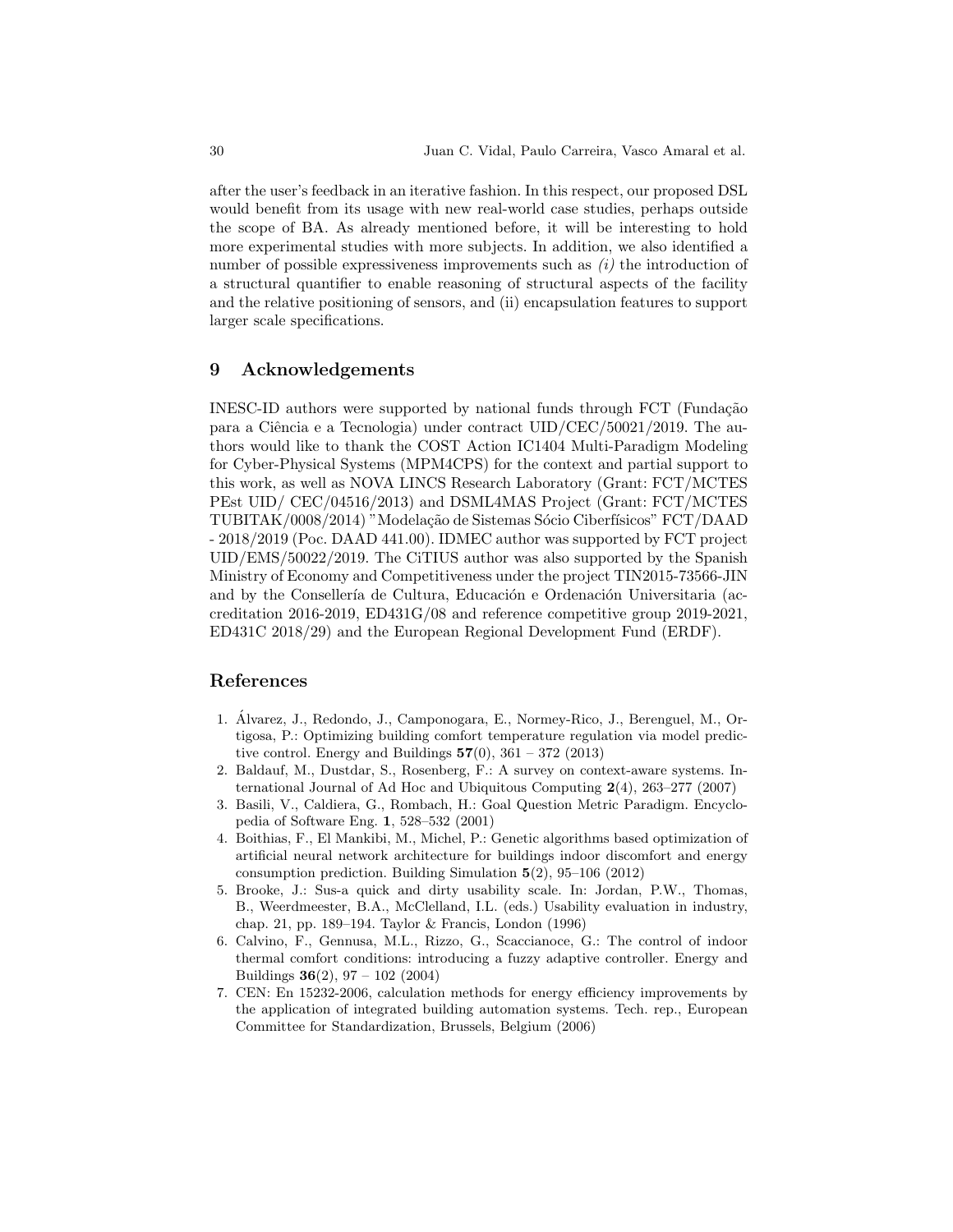- 8. Dey, A., Abowd, G., Salber, D.: A conceptual framework and a toolkit for supporting the rapid prototyping of context-aware applications. Human-Computer Interaction 16(2), 97–166 (2001)
- 9. Dey, A.K., Abowd, G.D.: Towards a better understanding of context and contextawareness. In: In HUC'99: Proceedings of the 1st international symposium on Handheld and Ubiquitous Computing. pp. 304–307. Springer-Verlag (1999)
- 10. Dixon, R.K., McGowan, E., Onysko, G., M. Scheer, R.: US energy conservation and efficiency policies: Challenges and opportunities. Energy Policy 38(11), 6398–6408 (2010)
- 11. Doctor, F., Hagras, H., Callaghan, V.: A fuzzy embedded agent-based approach for realizing ambient intelligence in intelligent inhabited environments. Systems, Man and Cybernetics, Part A: Systems and Humans, IEEE Transactions on  $35(1)$ , 55–65 (Jan 2005)
- 12. Domingues, P., Carreira, P., Vieira, R., Kastner, W.: Building automation: Concepts and technology review. Computer Standards and Interfaces Journal 45, 1–12 (March 2016)
- 13. Dounis, A., Manolakis, D.: Design of a fuzzy system for living space thermalcomfort regulation. Applied Energy  $69(2)$ , 119–144 (2001)
- 14. Dounis, A., Santamouris, M., Lefas, C., Argiriou, A.: Design of a fuzzy set environment comfort system. Energy and Buildings  $22(1)$ ,  $81 - 87$  (1995)
- 15. Driankov, D., Hellendoorn, H., Reinfrank, M.: An Introduction to Fuzzy Control. Springer-Verlag New York, Inc., New York, NY, USA (1993)
- 16. DuBois, D., Prade, H.: Processing fuzzy temporal knowledge. IEEE Transactions on Systems, Man, and Cybernetics 19(4), 729–744 (July 1989)
- 17. Dutta, S.: An event based fuzzy temporal logic. In: [1988] Proceedings. The Eighteenth International Symposium on Multiple-Valued Logic. pp. 64–71 (1988)
- 18. Ejnar Rovsing, P., Larsen, P., Skjdeberg Toftegaard, T., Lux, D.: A reality check on home automation technologies. Journal of Green Engineering 1 (04 2011)
- 19. Ferreira, P., Ruano, A., Silva, S., Conceio, E.: Neural networks based predictive control for thermal comfort and energy savings in public buildings. Energy and Buildings  $55(0)$ ,  $238 - 251$  (2012), cool Roofs, Cool Pavements, Cool Cities, and Cool World
- 20. Frigeri, A., Pasquale, L., Spoletini, P.: Fuzzy time in linear temporal logic. ACM Trans. Comput. Logic 15(4), 30:1–30:22 (Aug 2014)
- 21. Fukamios, S., Mizumoto, M., Tanaka, K.: Some considerations on fuzzy conditional inference. Fuzzy Sets and Systems 4(3), 243–273 (1980)
- 22. Gomes, R., Pombeiro, H., Silva, C., Carreira, P., Carvalho, M., Almeida, G., Domingues, P., Ferrão, P.: Towards a Smart Campus: Building-User Learning Interaction for Energy Efficiency, the Lisbon Case Study, pp. 381–398. World Sustainability Series book series, Springer International Publishing (November 2017)
- 23. Guillemin, A., Molteni, S.: An energy-efficient controller for shading devices selfadapting to the user wishes. Building and Environment 37(11), 1091–1097 (2002)
- 24. Hagras, H., Callaghan, V., Colley, M., Clarke, G., Pounds-Cornish, A., Duman, H.: Creating an ambient-intelligence environment using embedded agents. Intelligent Systems, IEEE 19(6), 12–20 (Nov 2004)
- 25. Jang, J., Sun, C., Mizutani, E.: Neuro-fuzzy and soft computing-a computational approach to learning and machine intelligence. Automatic Control, IEEE Transactions on  $42(10)$ , 1482–1484 (1997)
- 26. Jia, R., Jin, B., Jin, M., Zhou, Y., Konstantakopoulos, I.C., Zou, H., Kim, J., Li, D., Gu, W., Arghandeh, R., Nuzzo, P., Schiavon, S.,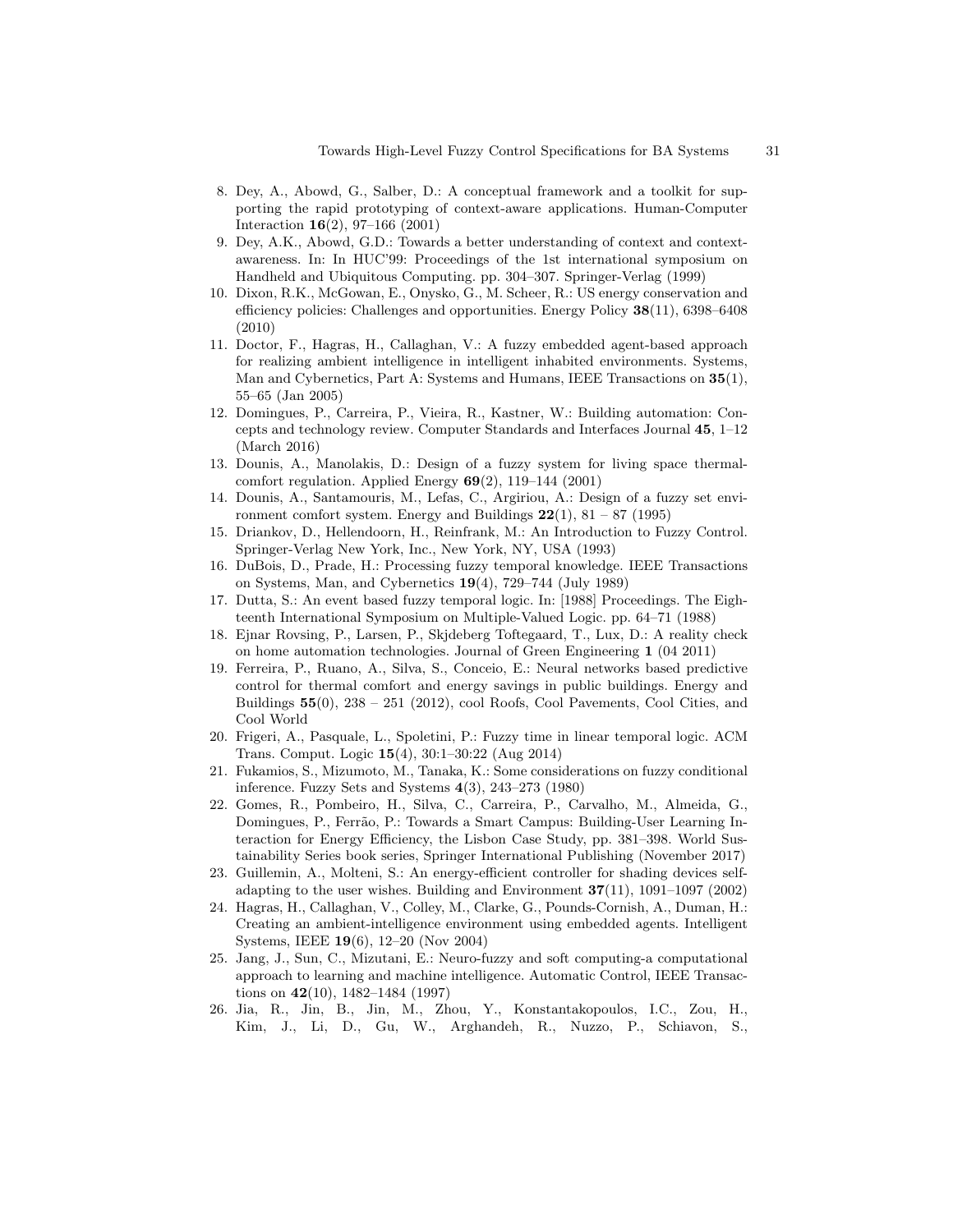Sangiovanni-Vincentelli, A.L., Spanos, C.J.: Design automation for smart building systems. Proceedings of the IEEE  $106(9)$ , 1680–1699 (Sep 2018). https://doi.org/10.1109/JPROC.2018.2856932

- 27. Johnson-Laird, P.N.: Mental models and human reasoning. Proceedings of the National Academy of Sciences of the United States of America 107(43), 18243–18250 (Oct 2010)
- 28. Kolokotsa, D., Stavrakakis, G., Kalaitzakis, K., Agoris, D.: Genetic algorithms optimized fuzzy controller for the indoor environmental management in buildings implemented using PLC and local operating networks. Engineering Applications of Artificial Intelligence 15(5), 417 – 428 (2002)
- 29. Kolovos, D.S., Rose, L.M., Abid, S.B., Paige, R.F., Polack, F.A., Botterweck, G.: Taming EMF and GMF Using Model Transformation. In: Petriu, D.C., Rouquette, N., Haugen, Ø. (eds.) Model Driven Engineering Languages and Systems SE - 15, Lecture Notes in Computer Science, vol. 6394, pp. 211–225. Springer Berlin Heidelberg (2010). https://doi.org/10.1007/978-3-642-16145-2 15, http://dx.doi.org/10.1007/978-3-642-16145-2\\_15
- 30. Lamine, K.B., Kabanza, F.: Using fuzzy temporal logic for monitoring behaviorbased mobile robots. In: The IASTED International Conference on Robotics and Applications (RA 2006). pp. 116–121. ACTA Press (aug 2006)
- 31. Mantyjarvi, J., Seppanen, T.: Adapting applications in handheld devices using fuzzy context information. Interacting with Computers 15(4), 521–538 (2003)
- 32. Meyer, S., Rakotonirainy, A.: A survey of research on context-aware homes. In: Proceedings of the Australasian information security workshop conference on ACSW frontiers 2003-Volume 21. pp. 159–168. Australian Computer Society, Inc. (2003)
- 33. Michels, K., Klawonn, F., Kruse, R., Nrnberger, A.: Fuzzy Control Fundamentals, Stability and Design of Fuzzy Controllers, Studies in Fuzziness and Soft Computing, vol. 200. Springer (2006)
- 34. Milan, C., Bojesen, C., Nielsen, M.P.: A cost optimization model for 100renewable residential energy supply systems. Energy  $48(1)$ ,  $118 - 127$  (2012), 6th Dubrovnik Conference on Sustainable Development of Energy Water and Environmental Systems, SDEWES 2011
- 35. Molina, D., Lu, C., Sherman, V., Harley, R.: Model predictive and genetic algorithm based optimization of residential temperature control in the presence of time-varying electricity prices. In: Industry Applications Society Annual Meeting (IAS), 2011 IEEE. pp. 1–7 (Oct 2011)
- 36. ick Moon, S., Lee, K., Lee, D.: Fuzzy branching temporal logic. IEEE Transactions on Systems, Man, and Cybernetics, Part B (Cybernetics) 34(2), 1045–1055 (April 2004)
- 37. Nguyen, T.A., Aiello, M.: Energy intelligent buildings based on user activity: A survey. Energy and Buildings  $56(0)$ ,  $244 - 257$  (2013)
- 38. Park, H., Yoo, J., Cho, S.: A context-aware music recommendation system using fuzzy bayesian networks with utility theory. Fuzzy Systems and Knowledge Discovery pp. 970–979 (2006)
- 39. Prähofer, H., Hurnaus, D., Schatz, R., Wirth, C., Mössenböck, H.: Monaco: A dsl approach for programming automation systems. In: Procs. of the Conference on Software Engineering (2006)
- 40. Preuer, S.: A domain-specific language for industrial automation. In: Software Engineering 2007 - Beiträge zu den Workshops, Fachtagung des GI-Fachbereichs Softwaretechnik, 27.-30.3.2007 in Hamburg. pp. 349–352 (2007)
- 41. Safdar, A., Kim, D.: Energy conservation and comfort management in building environment. International Journal of Innovative Computing 9(6), 2229–2244 (2013)